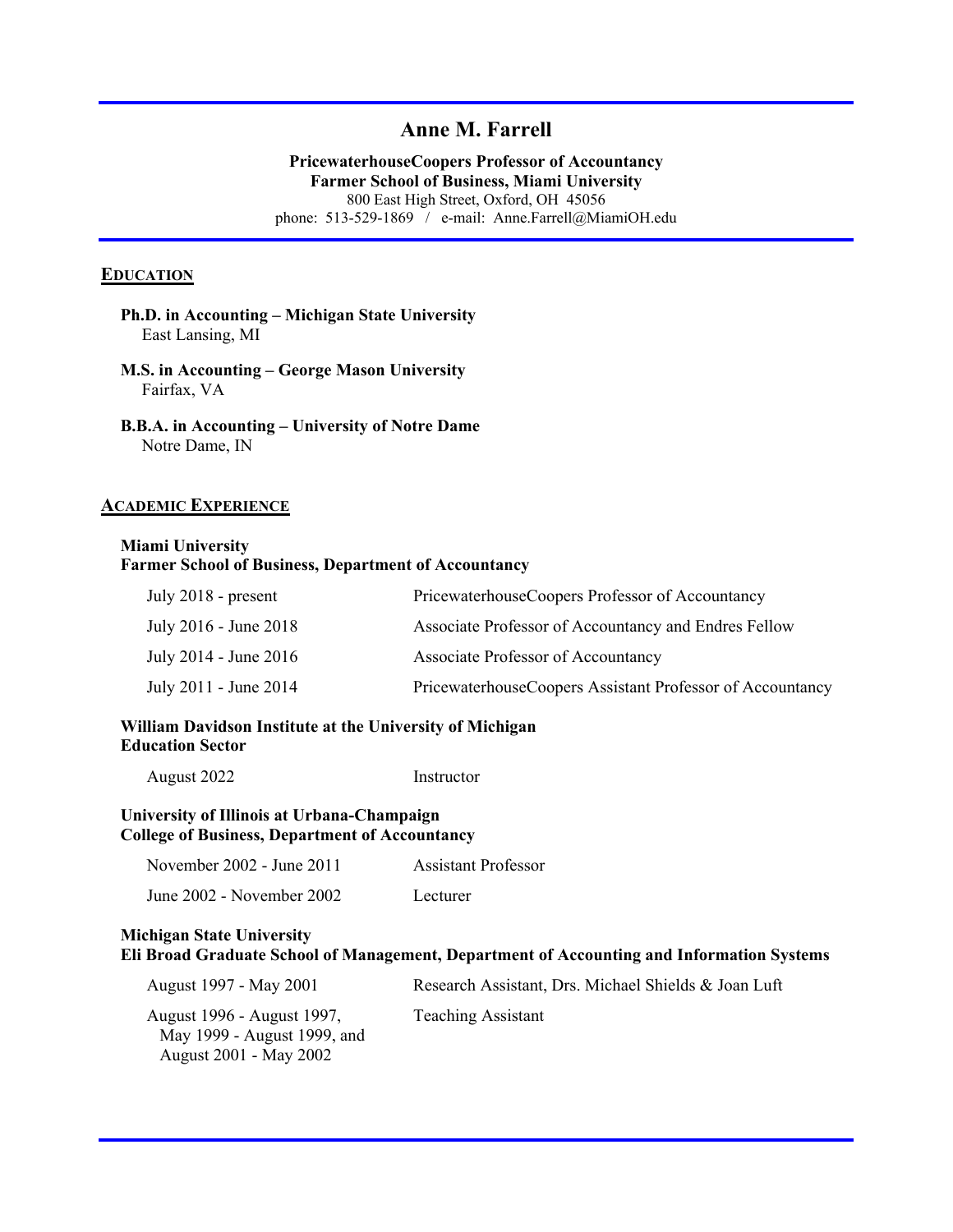### **ACADEMIC EXPERIENCE (CONTINUED)**

### **American University Kogod School of Business, Department of Accounting**

| August 1995 - May 1996 | <b>Adjunct Professor</b> |
|------------------------|--------------------------|
|------------------------|--------------------------|

### **PROFESSIONAL EXPERIENCE**

#### **Deloitte – Chicago, IL**

August 2008 - December 2008 Scholar in Residence

### **Gannett Company, Inc. – Arlington, VA**

| August 1993 - June 1996  | Manager/Consolidations & Analysis    |
|--------------------------|--------------------------------------|
| August 1990 - July 1993  | Supervisor/Consolidations & Analysis |
| October 1988 - July 1990 | Senior Internal Auditor              |

### **The Hearst Corporation – New York, NY**

September 1986 - July 1988 Senior Financial Analyst, Corporate Controller's Office

### **Deloitte Haskins & Sells – New York, NY**

September 1984 - September 1986 Senior Accountant, Audit Staff

### **ACADEMIC AND PROFESSIONAL MEMBERSHIPS**

#### **Academic Organizations:**

American Accounting Association

- Management Accounting Section
- Accounting, Behavior, and Organizations Section

Canadian Academic Accounting Association

European Accounting Association

Society for Neuroeconomics

Ohio Miami Valley Chapter of the Society for Neuroscience

### **Professional Licenses and Organizations:**

Certified Public Accountant (CPA), States of New York and Illinois (inactive)

Chartered Global Management Accountant (CGMA)

Association of International Certified Professional Accountants (AICPA)

Institute of Management Accountants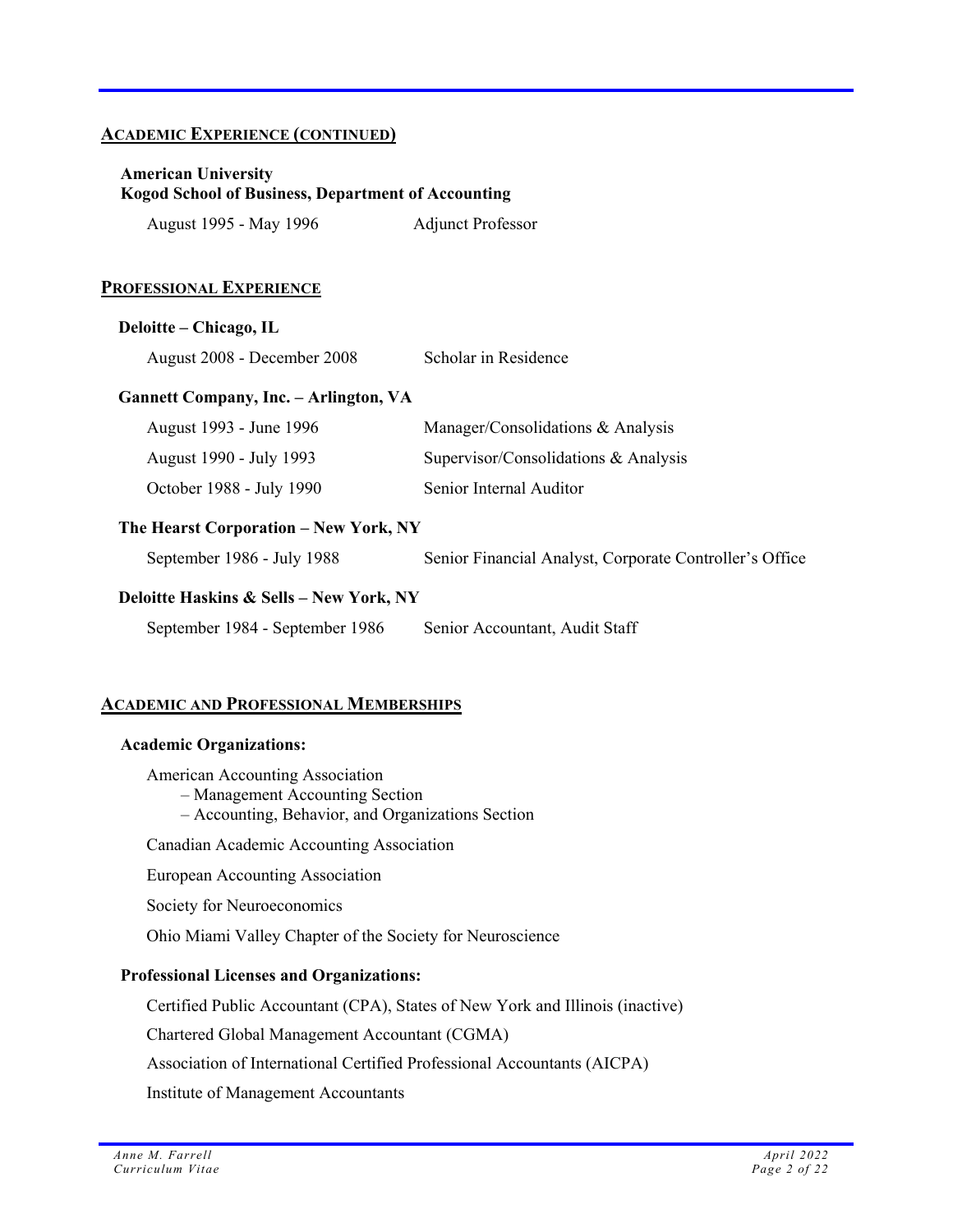### **RESEARCH PUBLICATIONS**

- It's Complicated: How a Subordinate's Gender Influences Supervisors' Use of Past Performance Information When Appraising Potential (with Michele Frank). 2022 (Forthcoming). *Journal of Management Accounting Research*. https://doi.org/10.2308/JMAR-2020-031
- Is Neuroaccounting Taking a Place on the Stage? A Review of the Influence of Neuroscience on Accounting Research (with Ann Tank). 2022. *European Accounting Review* 31(1): 173-207. https://doi.org/10.1080/09638180.2020.1866634
- Financial Incentives Differentially Regulate Neural Processing of Positive and Negative Emotions During Value-Based Decision-Making (with Joshua Goh and Brian White). 2018. *Frontiers in Human Neuroscience* 12: 58. https://doi.org/10.3389/fnhum.2018.00058
- Scoundrels or Stars? Theory and Evidence on the Quality of Workers in Online Labor Markets (with Jonathan Grenier and Justin Leiby). 2017. *The Accounting Review* 92(1): 93-114. https://doi.org/10.2308/accr-51447
- Decision-Making Approaches and the Propensity to Default (with Jeffrey Brown and Scott Weisbenner). 2016. *Journal of Financial Economics* 121(3): 477-495. https://doi.org/10.1016/j.jfineco.2016.05.010
- The Effect of Performance-Based Incentive Contracts on System 1 and System 2 Processing in Affective Decision Contexts: fMRI and Behavioral Evidence (with Joshua Goh and Brian White). 2014. *The Accounting Review* 89(6): 1979-2010. https://doi.org/10.2308/accr-50852
- Managers' Incorporation of the Value of Real Options into Their Long-Term Investment Decisions: An Experimental Investigation (with Christine Denison and Kevin Jackson). 2012. *Contemporary Accounting Research* 29(2): 590-620. https://doi.org/10.1111/j.1911-3846.2011.01116.x
- Does the Communication of Causal Linkages Improve Effort Allocations and Firm Performance? An Experimental Investigation (with Kathryn Kadous and Kristy Towry). 2012. *Journal of Management Accounting Research* 24: 77-102. https://doi.org/10.2308/jmar-50149
- Employees' Subjective Valuations of Their Stock Options: Evidence on the Distribution of Valuations and the Use of Simple Anchors (with Susan Krische and Karen Sedatole). 2011. *Contemporary Accounting Research* 28(3): 747-793. https://doi.org/10.1111/j.1911-3846.2010.01062.x
- Contracting on Contemporaneous versus Forward-Looking Measures: An Experimental Investigation (with Kathryn Kadous and Kristy Towry). 2008. *Contemporary Accounting Research.* 25(3): 773- 802. https://doi.org/10.1506/car.25.3.5
- Accuracy in Judging the Nonlinear Effects of Cost and Profit Drivers (with Joan Luft and Michael Shields). 2007. *Contemporary Accounting Research* 24(4): 1139-1169. https://doi.org/10.1506/car.24.4.4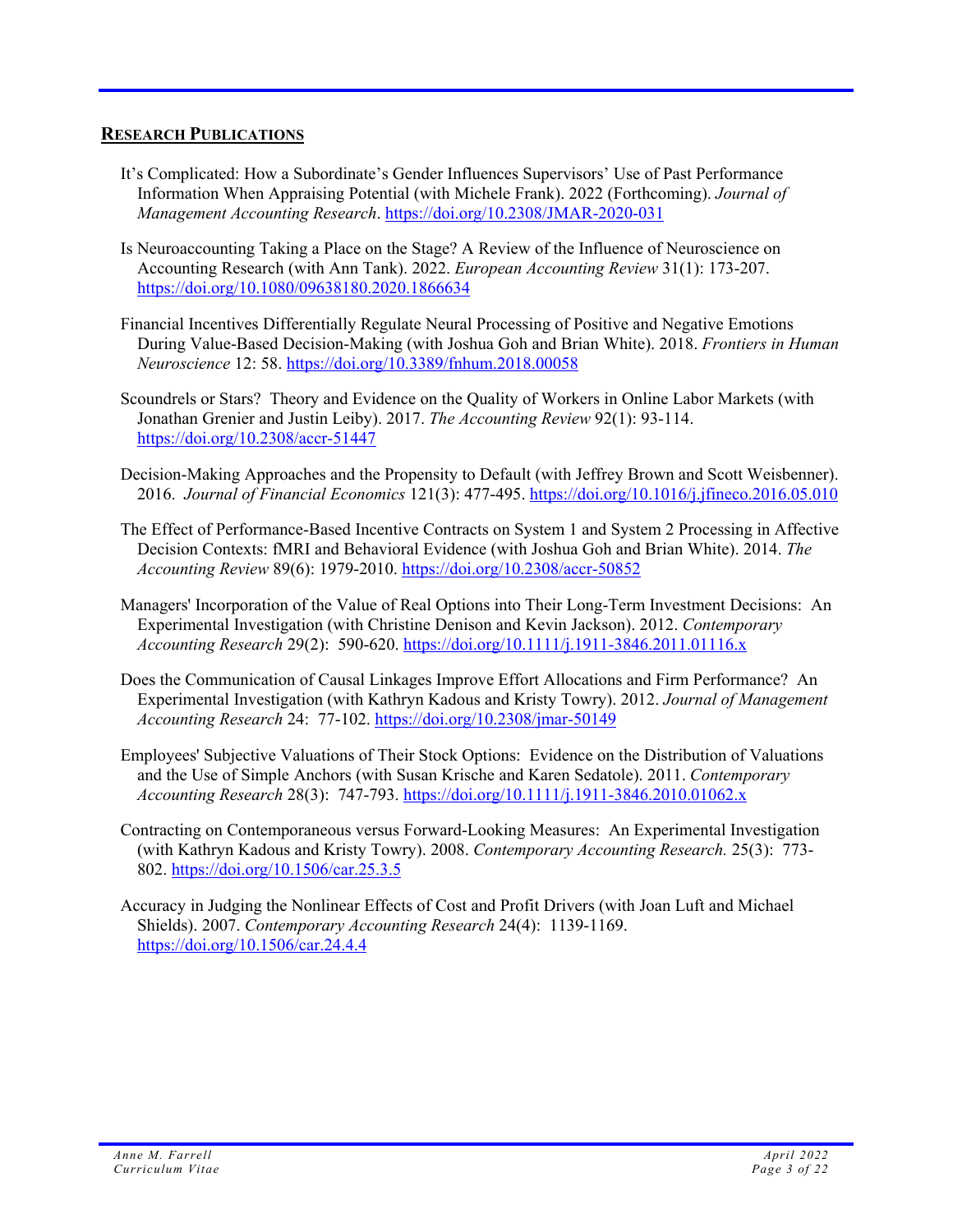## **PRACTITIONER SUMMARIES OF RESEARCH PUBLICATIONS**

- The Upsides and Downsides of Online Labour (with Jonathan Grenier, Justin Leiby, Ethan Retcher, and Margaret Shackell). 2019 (September 23). *FM | Financial Management*. https://www.fmmagazine.com/news/2019/sep/online-labour-gig-economy-201921420.html
- When Managers Make Emotional Business Decisions (with Joshua Goh, Ryan Kahle, Margaret Shackell, and Brian White). 2017. *Strategic Finance* 99(3): 46-53. https://sfmagazine.com/post-entry/september-2017-when-managers-make-emotional-business-decisions/
- Do You Want Linkages With That? (with Lauren Jutte, Kathryn Kadous, Margaret Shackell, Kristy Towry, and Katelyn Young). 2017. *Strategic Finance* 99(1): 40-47. https://search.proquest.com/openview/40234fcec8de7a6ad9495e9416692796/1?pqorigsite=gscholar&cbl=48426
- How to Help Employees Better Value Stock Options as Compensation (with Susan Convery, Susan Krische and Karen Sedatole). 2013. *Journal of Financial Planning* 26(1): 34-41. https://search.proquest.com/openview/3f76547753c8daecbe56d4b10e45ae76/1.pdf?pqorigsite=gscholar&cbl=4849

### **RESEARCH WORKING PAPERS AND EARLY-STAGE PROJECTS**

The Effect of Forecast Uncertainty and Time Pressure on Motives to Create Budget Slack (with Sean Peffer, Kris Rotaru, and Axel Schulz). 2021 draft working paper; 2022 additional data collection planned.

The Price of Affect (with Joshua Goh, Ann Tank, and Brian White). 2022 idea development stage.

- Performance, Potential and the 9-Box (with Michele Frank, Kerry Humphreys, and Rachael Lewis). 2022 idea development stage.
- Do Labor Pool Wage Differentials Affect Employees' Effort and Honesty? (with Jonathan Grenier and Justin Leiby). 2019 working paper in progress.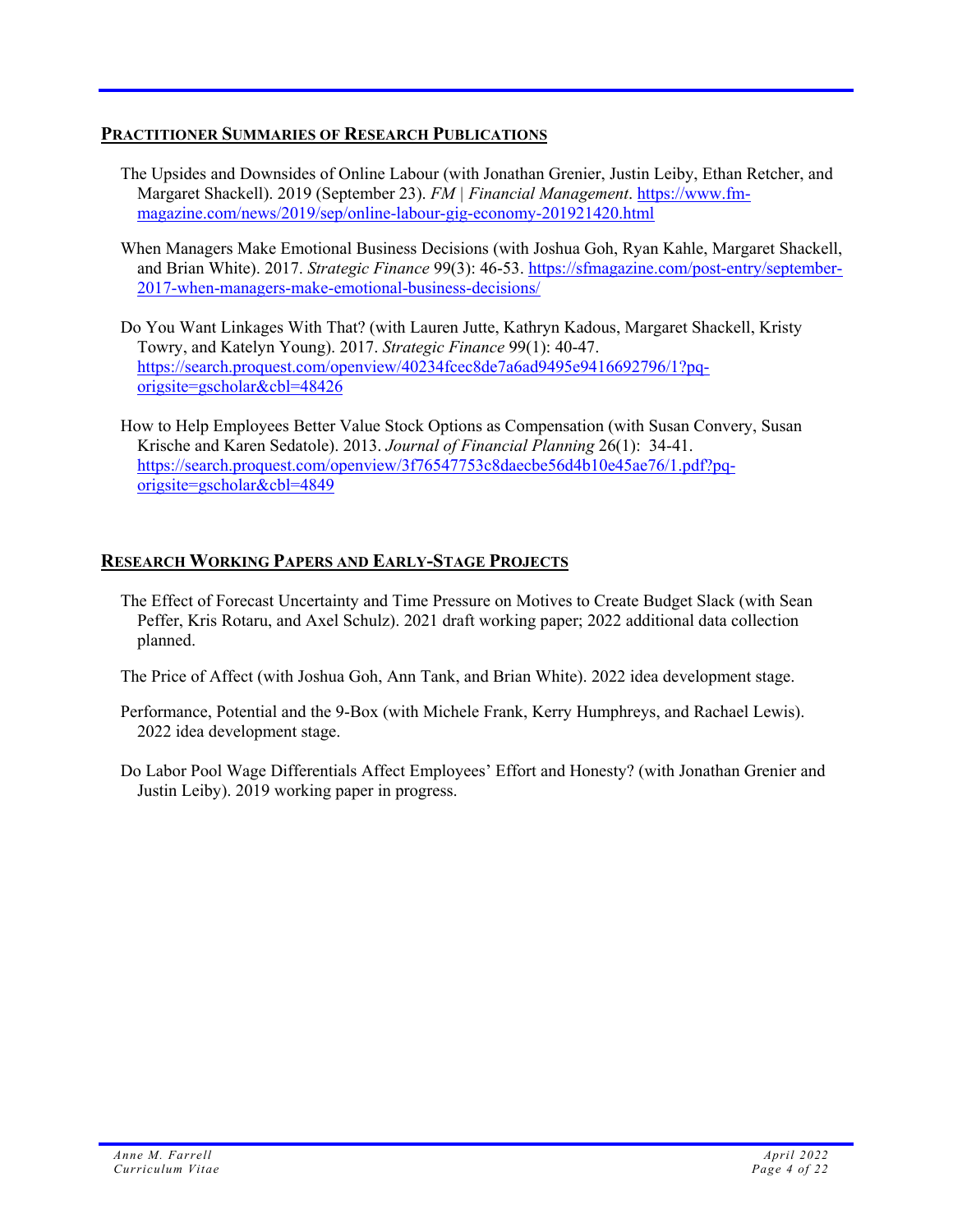# **RESEARCH HONORS, RECOGNITIONS, AND GRANTS**

| 2022 | American Accounting Association Management Accounting Section Midyear Meeting<br><b>Outstanding Reviewer Award</b>                                                                                                                                                                                                                                       |
|------|----------------------------------------------------------------------------------------------------------------------------------------------------------------------------------------------------------------------------------------------------------------------------------------------------------------------------------------------------------|
| 2021 | American Accounting Association Management Accounting Section Midyear Meeting<br><b>Outstanding Reviewer Award</b>                                                                                                                                                                                                                                       |
| 2018 | Institute of Management Accountants Lybrand Certificate of Merit<br>for "Do You Want Linkages with That?" with Lauren Jutte, Kathryn Kadous, Margaret Shackell,<br>Kristy Towry, and Katelyn Young                                                                                                                                                       |
| 2016 | Miami University Farmer School of Business Summer Research Grant<br>for "Integrating Neuroscience Methodologies into Accounting Research"                                                                                                                                                                                                                |
|      | American Accounting Association Management Accounting Section Greatest Potential<br>Impact on Management Accounting Practice Award, sponsored by the AICPA and CIMA<br>for "Employees' Subjective Valuations of Their Stock Options: Evidence on the Distribution of<br>Valuations and the Use of Simple Anchors", with Susan Krische and Karen Sedatole |
| 2015 | Miami University Office for the Advancement of Research and Scholarship Summer<br>Research Appointment<br>for "Integrating Neuroscience Methodologies into Accounting Research"                                                                                                                                                                          |
| 2012 | American Accounting Association Accounting, Behavior and Organizations Research<br>Conference Outstanding Manuscript Award<br>for "Do Performance-Based Incentives Induce System 2 Processing? fMRI and Behavioral<br>Evidence," with Joshua Goh and Brian White                                                                                         |
| 2010 | Institute of Management Accountants Foundation for Applied Research Grant<br>for "The Role of Monetary Incentives in Priming Analytical Processing" with Joshua Goh and<br><b>Brian White</b>                                                                                                                                                            |
|      | University of Illinois at Urbana-Champaign Campus Research Board Grant<br>for "The Role of Monetary Incentives in Priming Analytical Processing" with Joshua Goh and<br><b>Brian White</b>                                                                                                                                                               |
| 2004 | University of Illinois at Urbana-Champaign Campus Research Board Grant<br>for "Employees' Subjective Valuations of Their Stock Options: Evidence on the Distribution of<br>Valuations and the Use of Simple Anchors" with Susan Krische and Karen Sedatole                                                                                               |
| 2002 | Michigan State University Graduate School Dissertation Completion Fellowship                                                                                                                                                                                                                                                                             |
| 2000 | Michigan State University Department of Accounting Ph.D. Student Excellence in Research<br>Award                                                                                                                                                                                                                                                         |
| 1999 | American Accounting Association Doctoral Consortium Fellow                                                                                                                                                                                                                                                                                               |
|      | American Accounting Association Representative to the Accounting Association of Australia<br>and New Zealand Doctoral Colloquium                                                                                                                                                                                                                         |
| 1998 | Deloitte & Touche Doctoral Fellowship                                                                                                                                                                                                                                                                                                                    |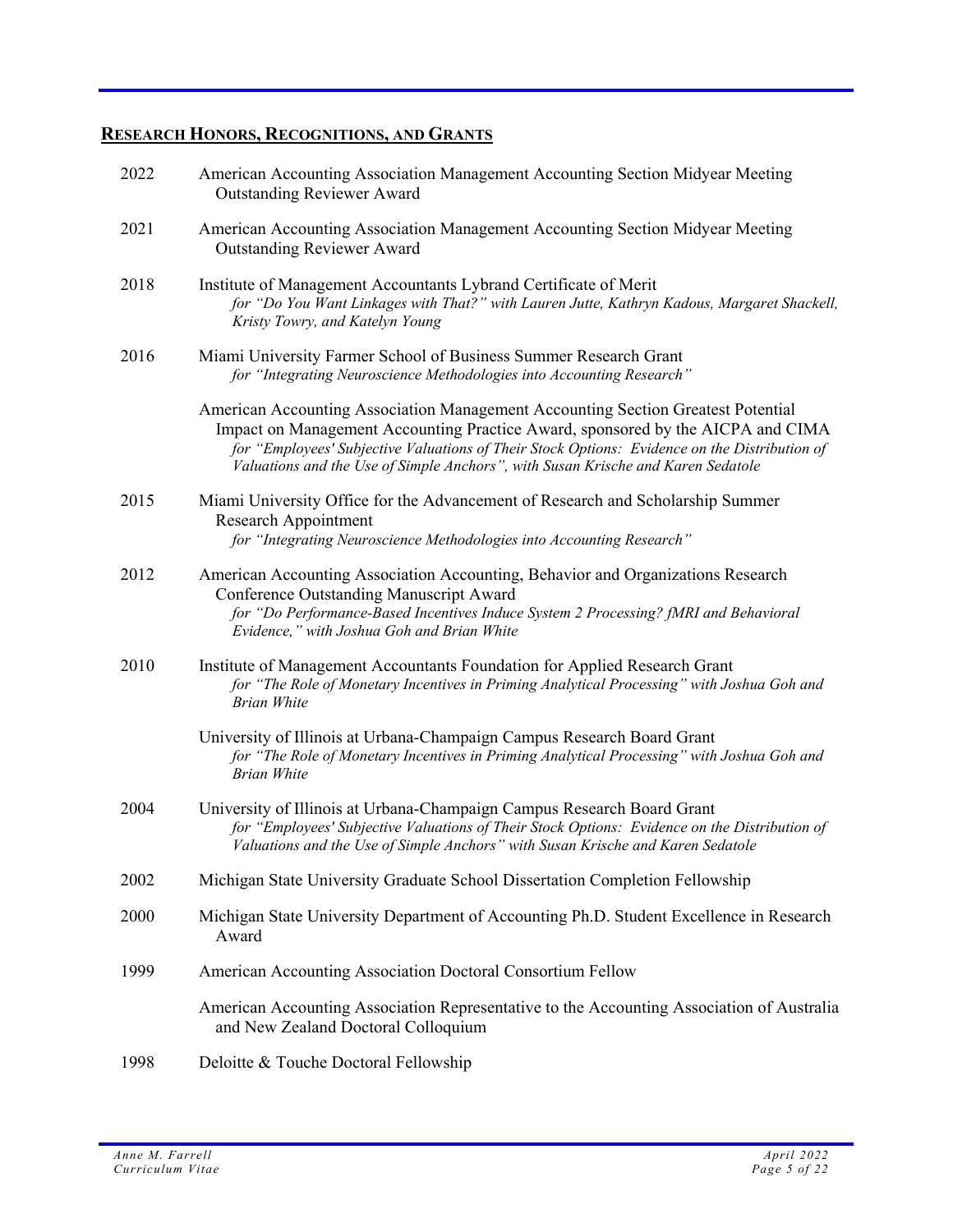*Plenary, Symposium, Panel and Workshop Leader Presentations:* 

| 2022<br>(forthcoming) | Conference on Empirical Research in Management Accounting and Control (ERMAC) -<br>Vienna, Austria<br>Plenary, Connecting Neuroscience Research to Accounting                                                                |
|-----------------------|------------------------------------------------------------------------------------------------------------------------------------------------------------------------------------------------------------------------------|
| 2021                  | American Accounting Association Management Accounting Section Doctoral Colloquium -<br>Virtual<br>Panel, Navigating a Turbulent Job Market                                                                                   |
| 2020                  | American Accounting Association Management Accounting Section Research Conference -<br>Houston, TX<br>Panel, Management Accounting Research Relevance: Increasing Impact, Expanding Influence                                |
| 2019                  | University of New South Wales School of Accounting Research Workshop - Sydney,<br>Australia<br>Symposium, Is 'Neuroaccounting' a Thing? Macro Evidence and a Micro Example                                                   |
|                       | University of New South Wales School of Accounting Career Development Workshop –<br>Sydney, Australia<br>Workshop Leader, Mapping Your Research Expedition and Staying on the Route                                          |
|                       | 10th EIASM Conference on Performance Measurement and Management Control - Nice,<br>France<br>Plenary, The Dark Side of Controls: Neuroscience                                                                                |
| 2017                  | American Accounting Association Accounting, Behavior and Organizations Research<br>Conference Doctoral Consortium - Pittsburgh, PA<br>Plenary Session Editors' Panel, Starting a Research Expedition and Keeping It On Track |
| 2016                  | University of New South Wales BizLab Conference - Sydney, Australia<br>Symposium, This is Your Brain on  Accounting? An Odyssey Into the World of Imaging                                                                    |
| 2015                  | American Accounting Association Annual Meeting – Chicago, IL<br>Panel, The Value of Behavioral Accounting Research                                                                                                           |
|                       | Monash University School of Business and Economics Department of Accounting Staff<br>Development Workshop - Melbourne, Australia<br>Workshop Leader, My Odyssey in Experimental Accounting Research                          |
| 2012                  | European Accounting Association Annual Congress Symposium - Ljubljana, Slovenia<br>Panel, Neuroaccounting                                                                                                                    |
| 2009                  | American Accounting Association Accounting, Behavior and Organizations Section<br>Conference - Seattle, WA<br>Plenary Panel, A Critical Examination of Agency Theory in Light of the Economic Crisis                         |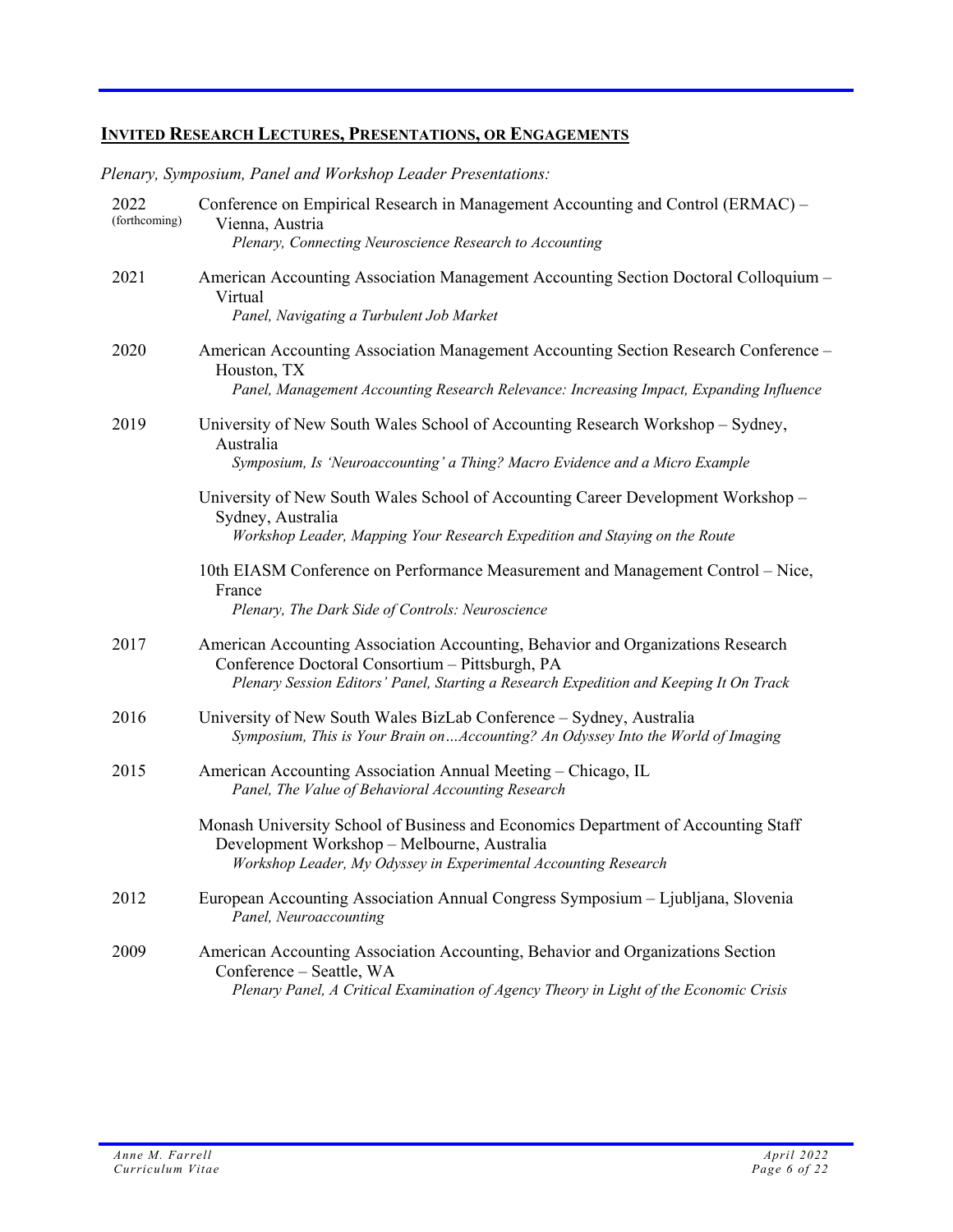*Short-Term Visiting Scholar at Other Universities:* 

| 2019 | University of New South Wales Business School Distinguished Scholar – Sydney, Australia |
|------|-----------------------------------------------------------------------------------------|
| 2015 | Monash University Faculty of Business and Economics Visitor – Melbourne, Australia      |
|      |                                                                                         |

## *Invited Research Workshops:*

| 2022 | East Coast East Coast Behavioural Accounting Workshop Series - online<br>The Effect of Forecast Uncertainty and Time Pressure on Motives to Create Budget Slack                                                                                           |
|------|-----------------------------------------------------------------------------------------------------------------------------------------------------------------------------------------------------------------------------------------------------------|
| 2020 | University of Waterloo School of Accountancy Research Workshop - Waterloo, ON<br>The Effect of Forecast Uncertainty and Time Pressure on Honesty and Hedging in Budget Slack                                                                              |
|      | Marquette University Accounting Department Horngren Speaker Series - Milwaukee, WI<br>The Effect of Forecast Uncertainty and Time Pressure on Honesty and Hedging in Budget Slack                                                                         |
| 2019 | University of New South Wales School of Accounting Research Seminar - Sydney,<br>Australia<br>It's Complicated: How a Subordinate's Gender Influences Supervisors' Use of Past<br>Performance Information When Appraising Potential                       |
|      | University of Toledo College of Business and Innovation Accounting Research Workshop -<br>Toledo, OH<br>It's Complicated: How Subordinates' Past Performance Information and Gender Impact<br>Supervisors' Appraisals of Potential                        |
|      | University of Wisconsin-Madison School of Business Accounting Research Workshop -<br>Madison, WI<br>It's Complicated: How Subordinates' Past Performance Information and Gender Impact<br>Supervisors' Appraisals of Potential                            |
|      | University of Georgia Terry College of Business J.M Tull School of Accounting Research<br>Workshop - Athens, GA<br>It's Complicated: How Subordinates' Past Performance Information and Gender Impact<br>Supervisors' Appraisals of Potential             |
| 2016 | Erasmus University Rotterdam School of Management Department of Accounting and<br>Control Research Workshop - Rotterdam, The Netherlands<br>Performance-Based Incentives Differentially Regulate Positive and Negative Emotions During<br>Decision-Making |
| 2015 | Clemson University College of Business and Behavioral Science Department of Accounting<br>Research Seminar - Clemson, SC<br>Scoundrels or Stars? Theory and Evidence on the Quality of Workers in Online Labor Markets                                    |
|      | University of New South Wales Business School Department of Accounting Research<br>Seminar - Sydney, Australia<br>Scoundrels or Stars? Theory and Evidence on the Performance of Workers in Online Labor<br>Markets                                       |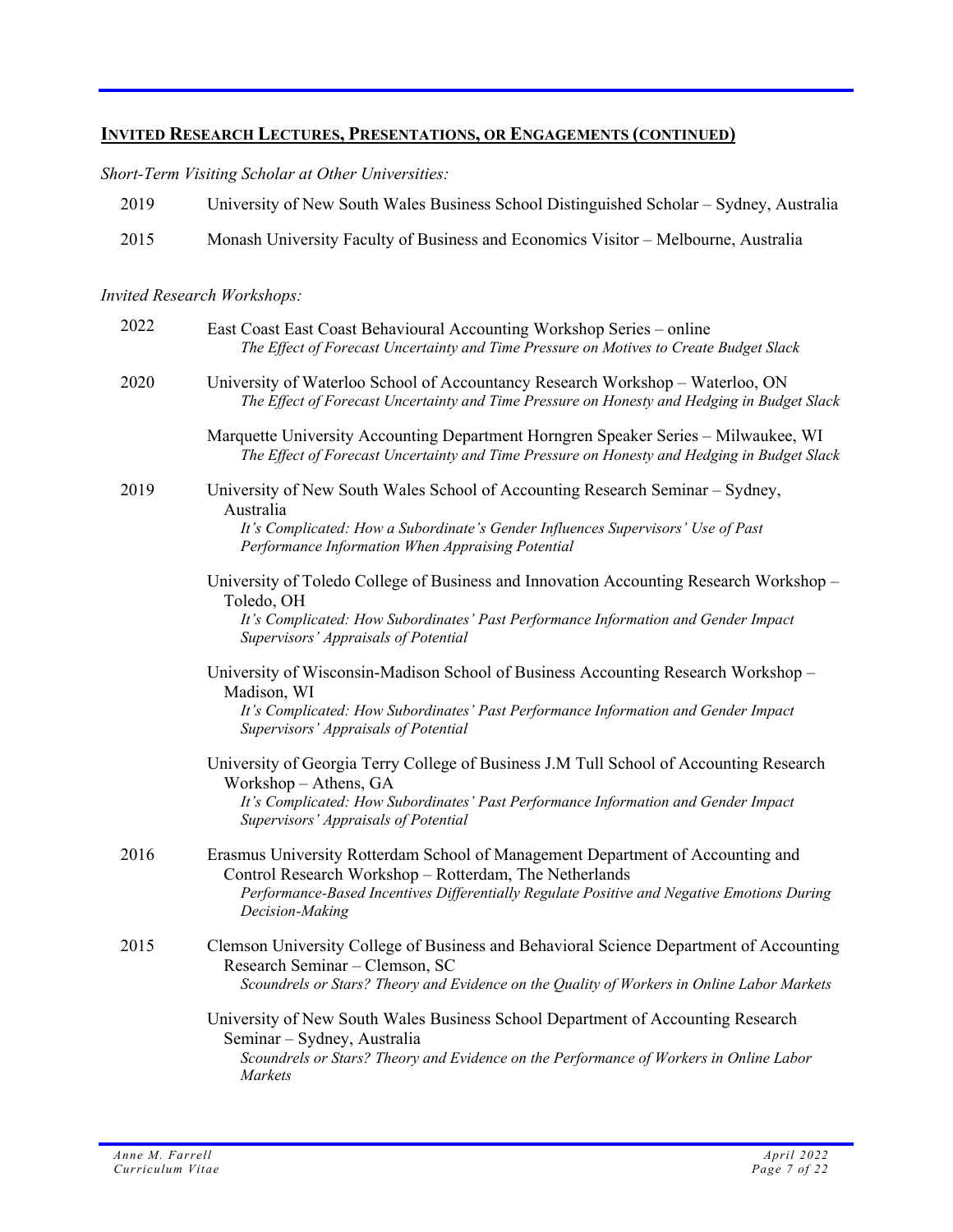*Invited Research Workshops (continued):* 

- 2015 Monash University School of Business and Economics Department of Accounting Research Seminar – Melbourne, Australia *Scoundrels or Stars? Theory and Evidence on the Performance of Workers in Online Labor Markets*
- 2014 University of Pittsburgh Katz Graduate School of Management Department of Accounting Research Workshop – Pittsburgh, PA *Scoundrels or Stars? Theory and Evidence on the Quality of Workers in Online Labor Markets* 
	- The Ohio State University Fisher College of Business Thomas J. Burns Accounting & MIS Colloquium – Columbus, OH *Scoundrels or Stars? Theory and Evidence on the Quality of Workers in Online Labor Markets*
	- University of Kentucky Von Allmen School of Accountancy Research Workshop Lexington, KY *Scoundrels or Stars? Theory and Evidence on the Use of Online Laborers in Accounting Research*
- 2012 Iowa State University College of Business Accounting Department Workshop Ames, IA *The Effect of Performance-Based Incentive Contracts on System 1 and System 2 Processing in Affective Decision Contexts: fMRI and Behavioral Evidence* 
	- University of Nevada, Las Vegas Lee Business School Accounting Research Workshop Las Vegas, NV

*The Effect of Performance-Based Incentive Contracts on System 1 and System 2 Processing in Affective Decision Contexts: fMRI and Behavioral Evidence*

- 2011 Miami University Farmer School of Business Accounting Research Workshop Oxford, OH *The Downside of Defaults* 
	- College of William & Mary Mason School of Business Accounting Research Workshop Williamsburg, VA *The Downside of Defaults*
	- University of Virginia McIntire School of Commerce Accounting Research Workshop Charlottesville, VA *The Downside of Defaults*
- 2010 Georgia State University J. Mack Robinson College of Business Accounting Research Workshop – Atlanta, GA *Managers' Incorporation of the Value of Real Options into Their Long-Term Investment Decisions: An Experimental Investigation*
- 2009 Nanyang Technological University Business School Research Workshop Series Singapore *Managers' Incorporation of the Value of Real Options into Their Long-Term Investment Decisions: An Experimental Investigation* 
	- Emory University Goizueta Business School Accounting Research Workshop Atlanta, GA *Managers' Incorporation of the Value of Real Options into Their Long-Term Investment Decisions: An Experimental Investigation*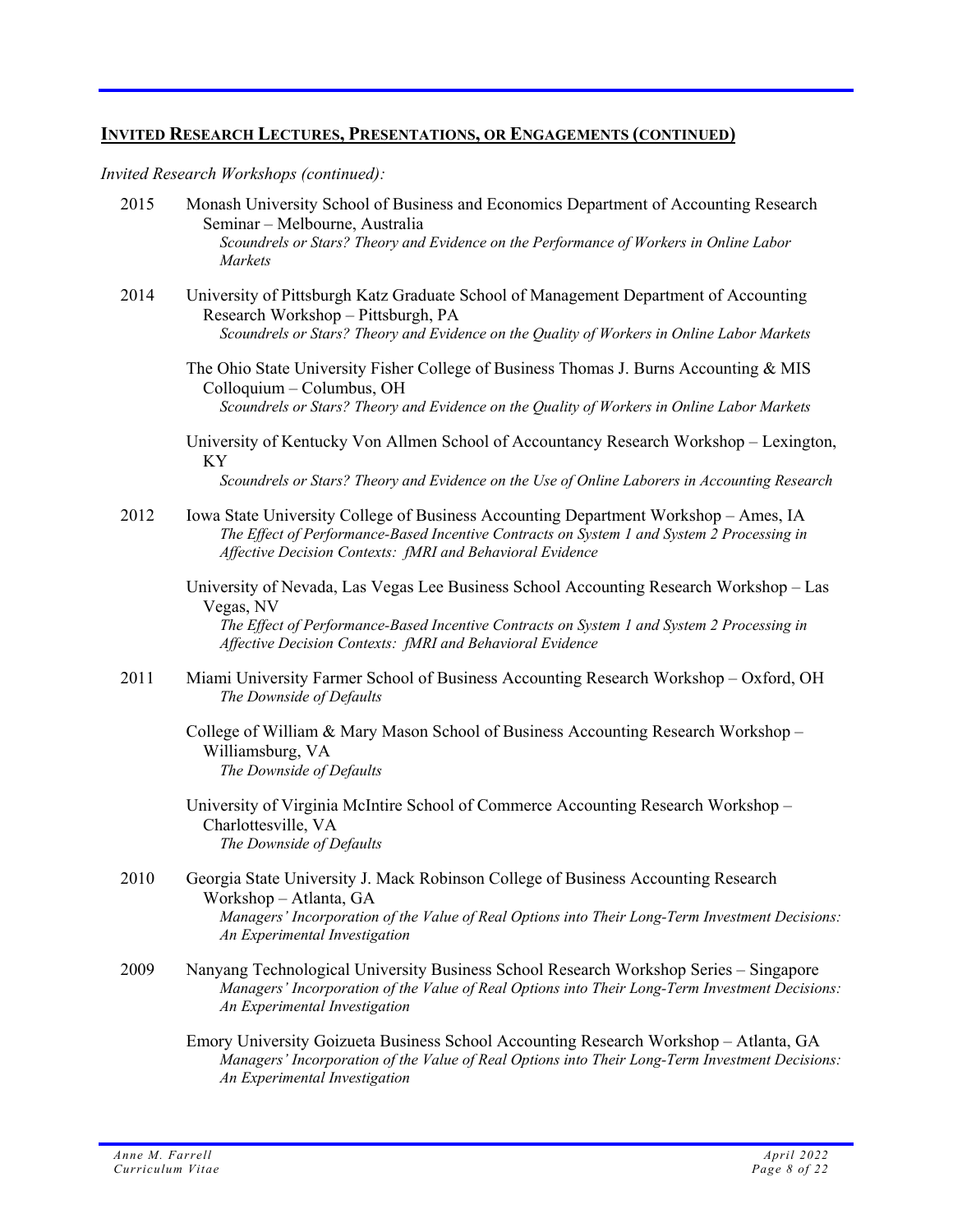*Invited Research Workshops (continued):* 

| 2009 | Michigan State University Eli Broad Graduate School of Management Accounting Research<br>Workshop – East Lansing, MI<br>Managers' Incorporation of the Value of Real Options into Their Long-Term Investment Decisions:<br>An Experimental Investigation |
|------|----------------------------------------------------------------------------------------------------------------------------------------------------------------------------------------------------------------------------------------------------------|
| 2007 | Rice University Jesse H. Jones Graduate School of Management Research Workshop -<br>Houston, TX<br>Archival and Experimental Evidence on Employees' Subjective Valuations of Stock Options                                                               |
|      | University of Waterloo School of Accountancy Research Workshop - Waterloo, ON<br>Archival and Experimental Evidence on Employees' Subjective Valuations of Stock Options                                                                                 |
| 2007 | University of Kentucky Von Allmen School of Accountancy Research Workshop - Lexington,<br>KY<br>Archival and Experimental Evidence on Employees' Subjective Valuations of Stock Options                                                                  |
| 2005 | Georgia State University J. Mack Robinson College of Business Accounting Research<br>Workshop - Atlanta, GA<br>Contracting on Contemporaneous versus Forward-Looking Measures: An Experimental<br>Investigation                                          |
| 2002 | University of Southern California Leventhal School of Accounting Research Workshop - Los<br>Angeles, CA<br>Effects of Multiple Performance Measures, Multicollinearity and Task Structure on Individuals'<br>Judgment Performance                        |
|      | University of Illinois at Urbana-Champaign Department of Accountancy Research Workshop -<br>Champaign, IL<br>Effects of Multiple Performance Measures, Multicollinearity and Task Structure on Individuals'<br>Judgment Performance                      |
|      | Peer-Reviewed Research Conference Presentations, Excluding Co-Author Presentations:                                                                                                                                                                      |
| 2013 | American Accounting Association Management Accounting Section Conference – New<br>Orleans, LA<br>The Effect of Performance-Based Incentive Contracts on System 1 and System 2 Processing in<br>Affective Decision Contexts: fMRI and Behavioral Evidence |
| 2010 | Global Management Accounting Research Symposium - East Lansing, MI<br>$M_{\rm{max}}$ , $J_L$ , $\ldots$ , $J_L$ , $J_L$ , $J_L$ , $J_L$ , $J_R$ , $J_R$ , $J_L$ , $J_L$ , $J_L$ , $J_L$ , $J_L$ , $J_L$ , $J_L$ , $J_L$ , $J_L$                          |

- *Managers' Incorporation of the Value of Real Options into Their Long-Term Investment Decisions: An Experimental Investigation*
	- American Accounting Association Management Accounting Section Conference Seattle, WA *Managers' Incorporation of the Value of Real Options into Their Long-Term Investment Decisions: An Experimental Investigation*
- 2007 American Accounting Association Annual Meeting Chicago, IL *Archival and Experimental Evidence on Employees' Subjective Valuations of Stock Options*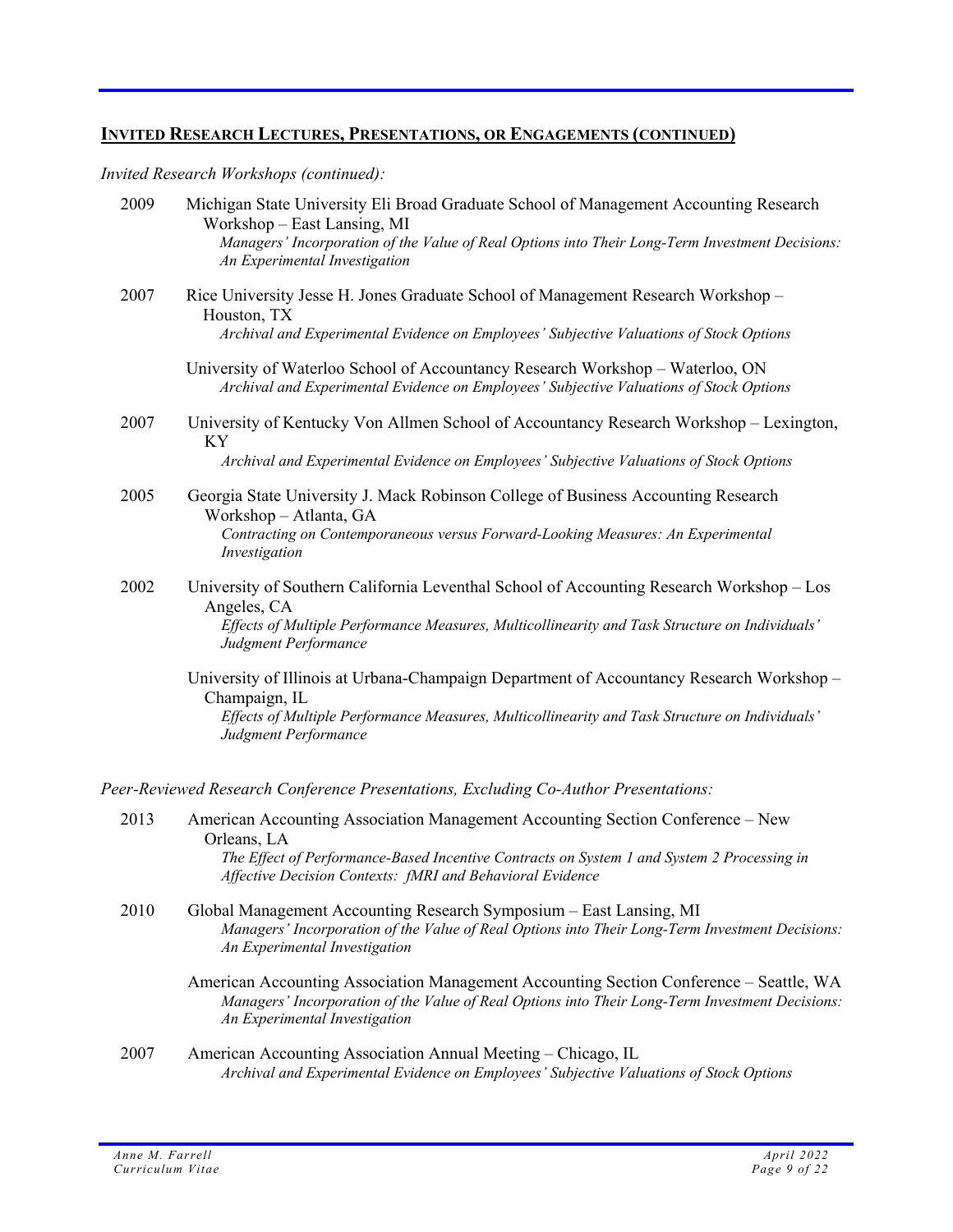*Peer-Reviewed Research Conference Presentations, Excluding Co-Author Presentations (continued):*

| 2007 | Global Management Accounting Research Symposium - East Lansing, MI<br>Does the Communication of Causal Linkages Improve Effort Allocations? An Experimental<br><b>Investigation Based on Melioration Theory</b> |
|------|-----------------------------------------------------------------------------------------------------------------------------------------------------------------------------------------------------------------|
|      | American Accounting Association Management Accounting Section Conference – Fort Worth,<br><b>TX</b>                                                                                                             |
|      | Employees' Perceived Value of Their Stock Option Holdings: How Training Affects the Cost-Value<br>Gap                                                                                                           |
| 2006 | Global Management Accounting Research Symposium - Copenhagen, Denmark<br>Contracting on Contemporaneous versus Forward-Looking Measures: An Experimental<br>Investigation                                       |
|      | American Accounting Association Management Accounting Section Conference – Clearwater<br>Beach, FL                                                                                                              |
|      | Contracting on Contemporaneous versus Forward-Looking Measures: An Experimental<br>Investigation                                                                                                                |
| 2001 | American Accounting Association Management Accounting Section Conference – Savannah,<br><b>GA</b>                                                                                                               |
|      | Effects of Accounting Performance Measures on Individual and Team Learning and Judgment<br>Performance                                                                                                          |
| 1999 | Accounting Association of Australia and New Zealand Doctoral Colloquium – Caines,<br>Australia                                                                                                                  |
|      | Antecedents of Vertical and Horizontal Budget Participation and the Effects on Performance                                                                                                                      |
|      | Invited Practitioner Conference Presentations of Research:                                                                                                                                                      |
| 2012 | National Association of Stock Plan Professionals Annual Conference – New Orleans, LA<br>Supercharging Your Stock Option Grants                                                                                  |
| 2011 | Global Equity Organization National Equity Compensation Forum – Scottsdale, AZ<br>Increasing Stock Plan Effectiveness $-A$ Quantitative Approach                                                                |
|      | <b>Research Conference Discussions:</b>                                                                                                                                                                         |
| 2019 | 10th EIASM Conference on Performance Measurement and Management Control – Nice,<br>France                                                                                                                       |
|      | for "Performance Effects of Strategic Alignment and Clarity" by Steven Smith and Tyler<br><b>Thomas</b>                                                                                                         |
| 2017 | American Accounting Association Management Accounting Section Conference – San<br>Juan, PR                                                                                                                      |
|      | for "Effects of Irrelevant Alternatives in Relative Performance Evaluation" by Grace Qian<br>Jiang, Dennis Fehrenbacher, and Axel Schulz                                                                        |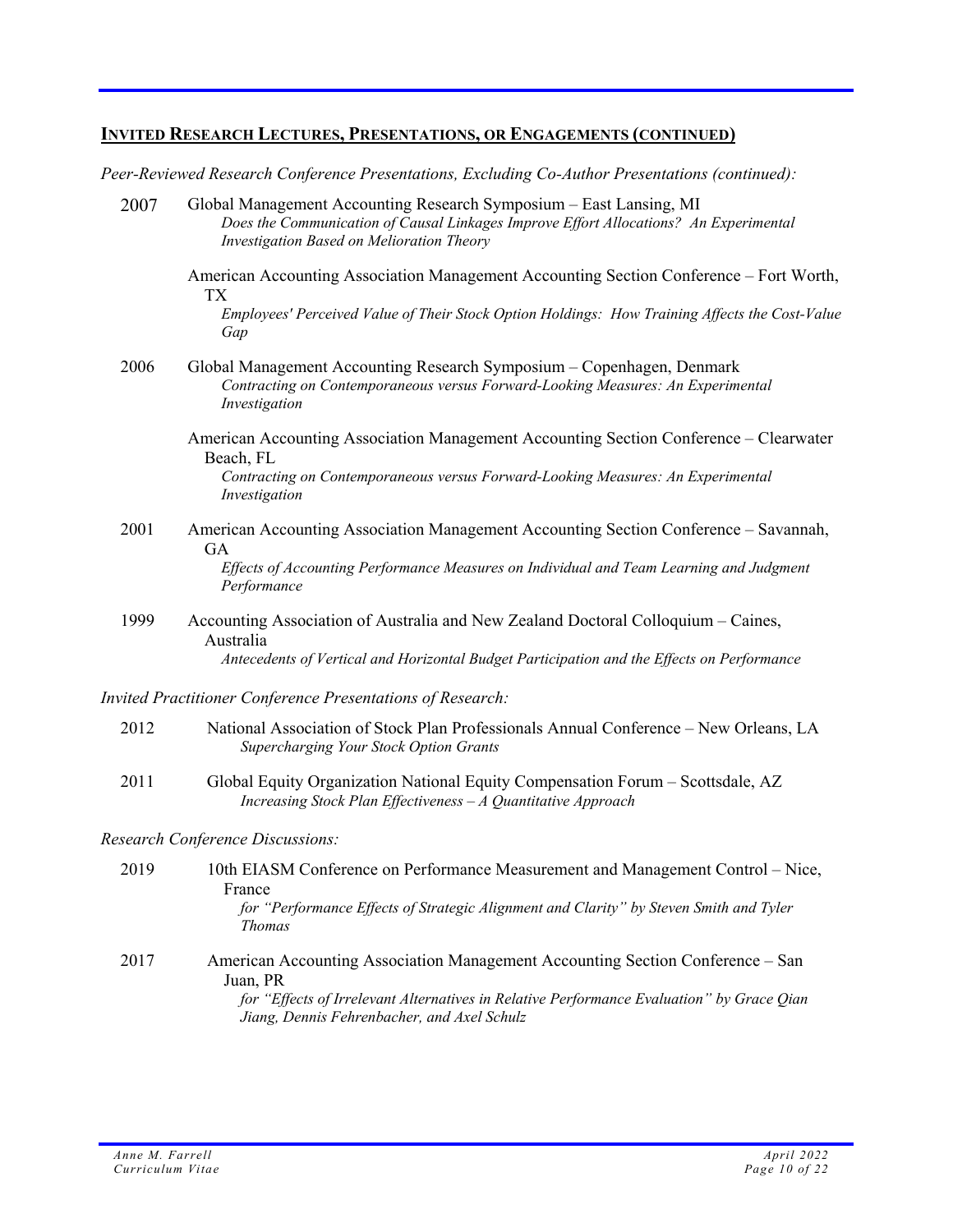*Research Conference Discussions (continued):* 

| 2016 | American Accounting Association Management Accounting Section Conference – Dallas,<br>TХ                                                                                                                                                            |
|------|-----------------------------------------------------------------------------------------------------------------------------------------------------------------------------------------------------------------------------------------------------|
|      | for "National Culture and the Timing of Employee Stock Option Exercise" by Francesco Bova<br>and Marshall Vance                                                                                                                                     |
| 2014 | American Accounting Association Accounting, Behavior and Organizations Section<br>Conference - Philadelphia, PA<br>for "Sooner or Later: The Effects of Timing on Managers' Discretionary Weighting of Multiple                                     |
|      | Performance Measures" by Stephen Deason, Gary Hecht, William Tayler, and Kristy Towry                                                                                                                                                               |
| 2013 | American Accounting Association Accounting, Behavior and Organizations Section<br>Conference – San Diego, CA<br>for "Monkey see, monkey do? Vicarious learning under implicit contacts" by Willie Choi, Gary<br>Hecht, Ivo Tafkov, and Kristy Towry |
| 2011 | American Accounting Association Management Accounting Section Conference - Atlanta,<br><b>GA</b>                                                                                                                                                    |
|      | for "How Monetary and Non-Monetary Incentives Influence Misreporting: An Experiment" by<br>Victor Maas and Marcel van Rinsum                                                                                                                        |
| 2010 | American Accounting Association Management Accounting Section Conference - Seattle,<br>WA                                                                                                                                                           |
|      | for "Corporate Social Responsibility and Implicit Contracting" by Ramji Balakrishnan,<br>Geoffrey B. Sprinkle and Michael G. Williamson                                                                                                             |
| 2009 | American Accounting Association Management Accounting Section Conference – St. Pete<br>Beach, FL                                                                                                                                                    |
|      | for "Incentives in a Multi-Task Environment: Timing is Everything" by Gary Hecht, Ivo<br>Tafkov, and Kristy Towry                                                                                                                                   |
| 2008 | American Accounting Association Management Accounting Section Conference – Long<br>Beach, CA                                                                                                                                                        |
|      | for "Honesty in Managerial Reporting: Is it Affected by Perceptions of Equity?" by Linda<br>Matuszewski                                                                                                                                             |
| 2007 | American Accounting Association Annual Meeting – Chicago, IL<br>for "Common-Measures Bias in the Balanced Scorecard: Cognitive Effort and General<br>Problem-Solving Ability" by Aleecia Hibbets, Michael Roberts, and Thomas Albright              |
|      | Global Management Accounting Research Symposium - East Lansing, MI<br>for "Information Exchange and Decision Quality in Groups: The Boon and Bane of Incentives"<br>by Khim Kelly                                                                   |
| 2006 | Global Management Accounting Research Symposium - Copenhagen, Denmark<br>for "The Role of Labor Market Reputation Concerns in Multi-Task Settings" by Alexander<br><b>Bruggen</b>                                                                   |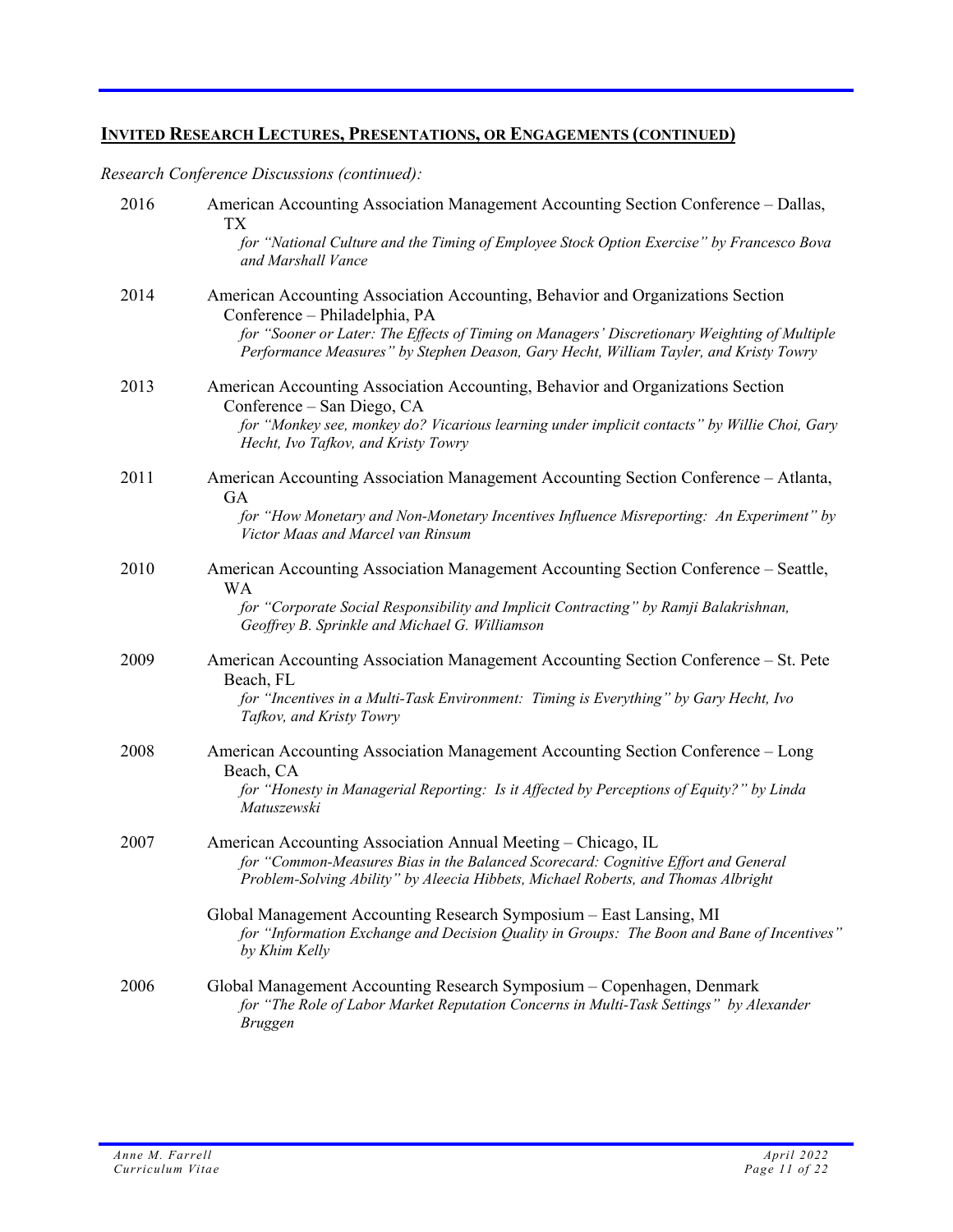## *Research Conference Discussions (continued):*

| 2004       | American Accounting Association Annual Meeting – Orlando, FL<br>for "International Transfer Pricing: A Comparison of Two Models" by Canri Chan                                                                                                     |
|------------|----------------------------------------------------------------------------------------------------------------------------------------------------------------------------------------------------------------------------------------------------|
| 2003       | American Accounting Association Auditing Section Conference - Huntington Beach, CA<br>for "The Balanced Scorecard: The Effects of Assurance and Process Accountability on<br>Managerial Judgment" by Theresa Libby, Steven Salterio, and Alan Webb |
|            | <b>Invited Research-Related Events:</b>                                                                                                                                                                                                            |
| 2009       | American Accounting Association Management Accounting Section Conference Doctoral<br>Colloquium Resident Faculty Member - St. Pete Beach, FL                                                                                                       |
| Moderator: |                                                                                                                                                                                                                                                    |
| 2017       | American Accounting Association Management Accounting Section Conference – San Juan,<br><b>PR</b><br>for "Relative Performance Evaluation I"                                                                                                       |
| 2016       | American Accounting Association Annual Meeting – New York, NY<br>for "Mixed Methods Research Projects: Wave of the Future or Fad of the Moment?"                                                                                                   |
|            | American Accounting Association Management Accounting Section Conference – Dallas,<br>TX<br>for "Executive Compensation"                                                                                                                           |
| 2011       | American Accounting Association Management Accounting Section Conference – Atlanta,<br>GA<br>for "Future Directions in Experimental Research"                                                                                                      |
| 2009       | American Accounting Association Management Accounting Section Conference – St. Pete<br>Beach, FL<br>for "Performance Measurement and Incentives with Multiple Tasks or Dimensions"                                                                 |
| 2008       | American Accounting Association Management Accounting Section Conference – Long<br>Beach, CA<br>for "Building Trust and Honesty"                                                                                                                   |
| 2005       | American Accounting Association Annual Meeting - San Francisco, CA<br>for "BSC / Financial and Non-Financial Performance Measures I"                                                                                                               |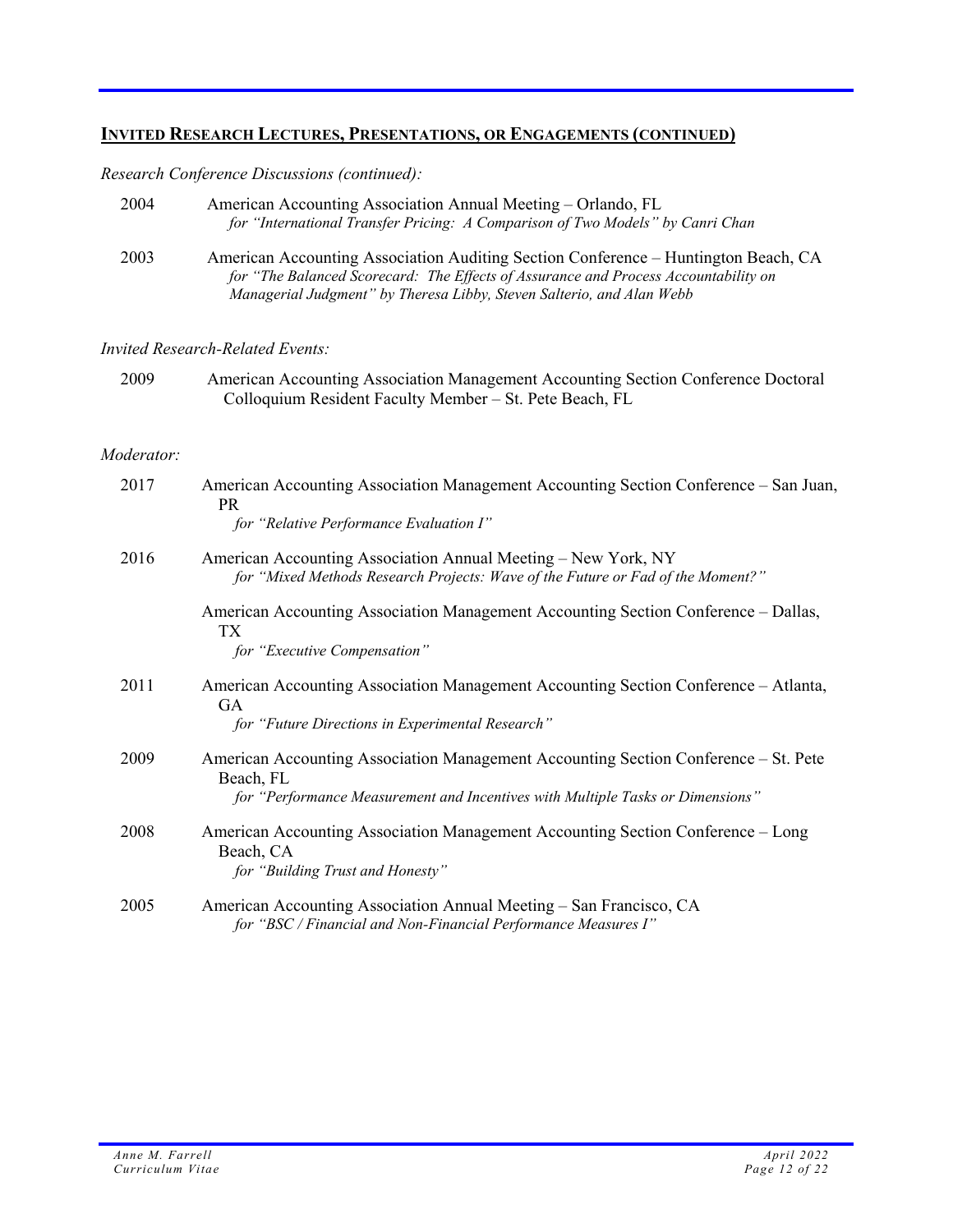## **TEACHING EXPERIENCE**

*Numbers in parentheses are the overall teaching effectiveness ratings averaged across all semesters the course was taught, followed by the rating scale.*

### **Miami University Farmer School of Business, Department of Accountancy**

 *Undergraduate:* 

Managerial Accounting (3.5 where 4=highest and 0=lowest)

Management Accounting in the Hospitality Industry (3.3 where 4=highest and 0=lowest)

▪ *Developed and taught this study-abroad course in the Caribbean, Central America, and South America*

 Accounting and Measurement in Emerging Enterprises (3.8 where 4=highest and 0=lowest) ▪ *Developed and taught this study-abroad course in Ecuador*

 Performance Measurement and Control Across Firms and Cultures (no student evaluations) ▪ *Developed and taught this study-abroad course in Prague, Budapest, and London*

 Accounting Strategies and Management for Business Start-Ups (3.6 where 4=highest and 0=lowest)

▪ *Developed and taught this study-abroad course in Guatemala*

 *Master's:* 

- Financial Leadership in Organizations (3.5 where 4=highest and 0=lowest)
- *Developed and teach this course on an ongoing basis*

### **University of Illinois at Urbana-Champaign College of Business, Department of Accountancy**

 *Undergraduate:* 

Decision-Making for Accountancy (4.5 where 5=highest and 1=lowest)

### **Michigan State University Eli Broad Graduate School of Management, Department of Accounting and Information Systems**

 *Undergraduate:* 

Principles of Financial Accounting (1.6 where 1=highest and 5=lowest)

Principles of Management Accounting (2.1 where 1=highest and 5=lowest)

Intermediate Accounting I (1.6 where 1=highest and 5=lowest)

 *Master's:* 

MBA Accounting Review (student evaluations not completed)

### **American University Kogod School of Business, Department of Accounting**

 *Master's:* 

Intermediate Accounting II (5.4 where 6=highest and 1=lowest)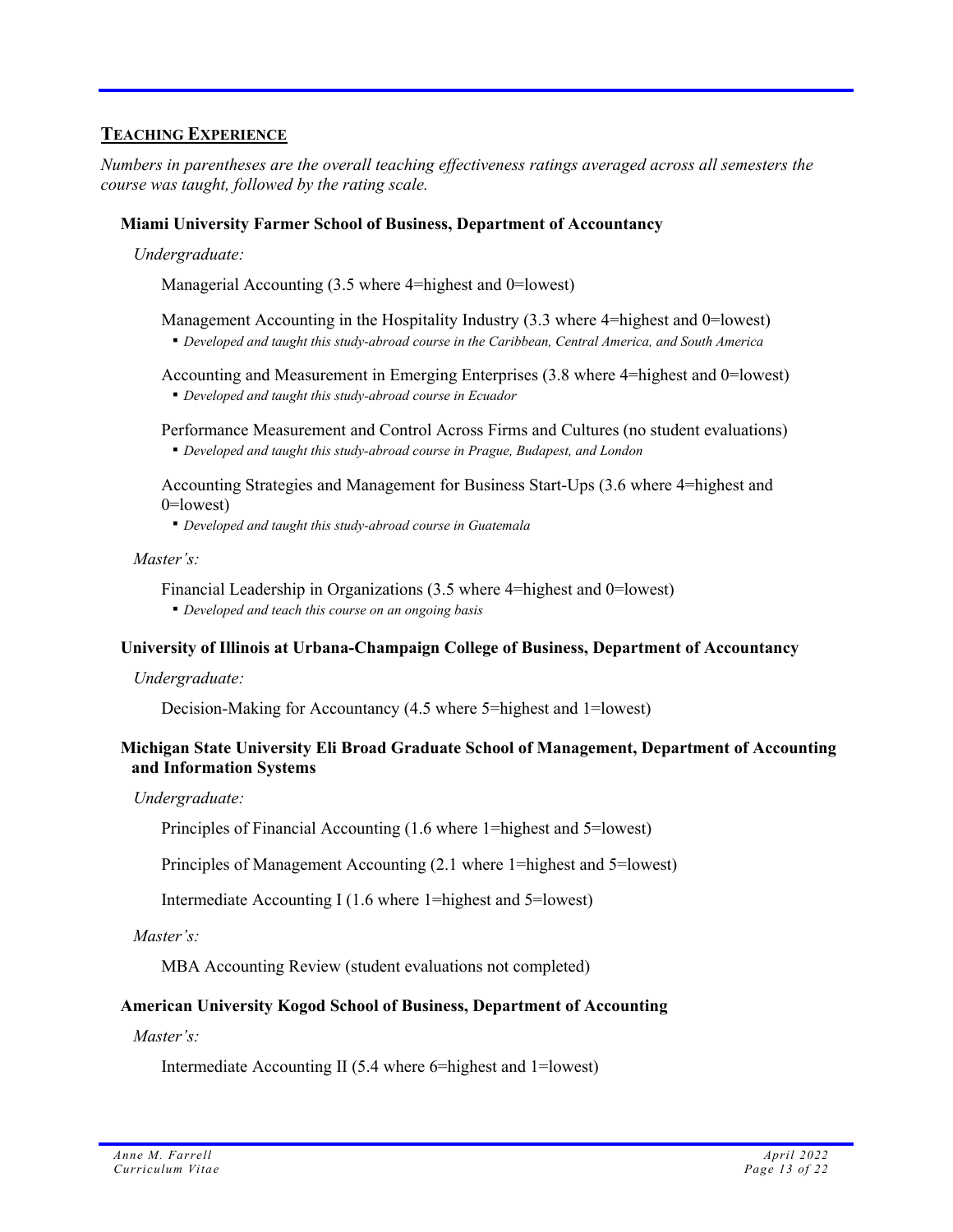# **TEACHING HONORS AND RECOGNITIONS**

| 2014 | Miami University Top 100 Faculty and Staff for Commendations from Graduating Students                                                                                            |
|------|----------------------------------------------------------------------------------------------------------------------------------------------------------------------------------|
| 2014 | Miami University Associated Student Government Outstanding Professor Nominee                                                                                                     |
| 2013 | Institute of Management Accountants and American Accounting Association Management<br>Accounting Section Jim Bulloch Award for Innovations in Management Accounting<br>Education |
| 2013 | Miami University Associated Student Government Outstanding Professor Nominee                                                                                                     |
| 2011 | "List of Teachers Ranked As Excellent By Their Students" for Spring 2011 semester,<br>University of Illinois at Urbana-Champaign                                                 |
| 2010 | "List of Teachers Ranked As Excellent By Their Students" for Spring 2010 semester,<br>University of Illinois at Urbana-Champaign                                                 |
| 2009 | "List of Teachers Ranked As Excellent By Their Students" for Spring 2009 semester,<br>University of Illinois at Urbana-Champaign                                                 |
| 2008 | College of Business Alumni Association Excellence-in-Teaching Award for Undergraduate<br>Teaching, University of Illinois at Urbana-Champaign                                    |
| 2007 | Department of Accountancy Head's Award for Excellence in Teaching, University of Illinois<br>at Urbana-Champaign                                                                 |
| 2006 | "List of Teachers Ranked As Excellent By Their Students" for Spring 2006 and Fall 2006<br>semesters, University of Illinois at Urbana-Champaign                                  |
| 2004 | "List of Teachers Ranked As Excellent By Their Students" for Fall 2004 semester, University<br>of Illinois at Urbana-Champaign                                                   |
|      | Mortar Board National College Senior Honor Society Favorite College Professor Recognition                                                                                        |
| 2003 | "List of Teachers Ranked As Excellent By Their Students" for Fall 2003 semester, University<br>of Illinois at Urbana-Champaign                                                   |
|      | Omicron Chapter of Chi Omega Outstanding Instructor Recognition                                                                                                                  |
| 2002 | "List of Teachers Ranked As Excellent By Their Students" for Fall 2002 semester, University<br>of Illinois at Urbana-Champaign                                                   |
|      | Michigan State University Excellence-in-Teaching Citation                                                                                                                        |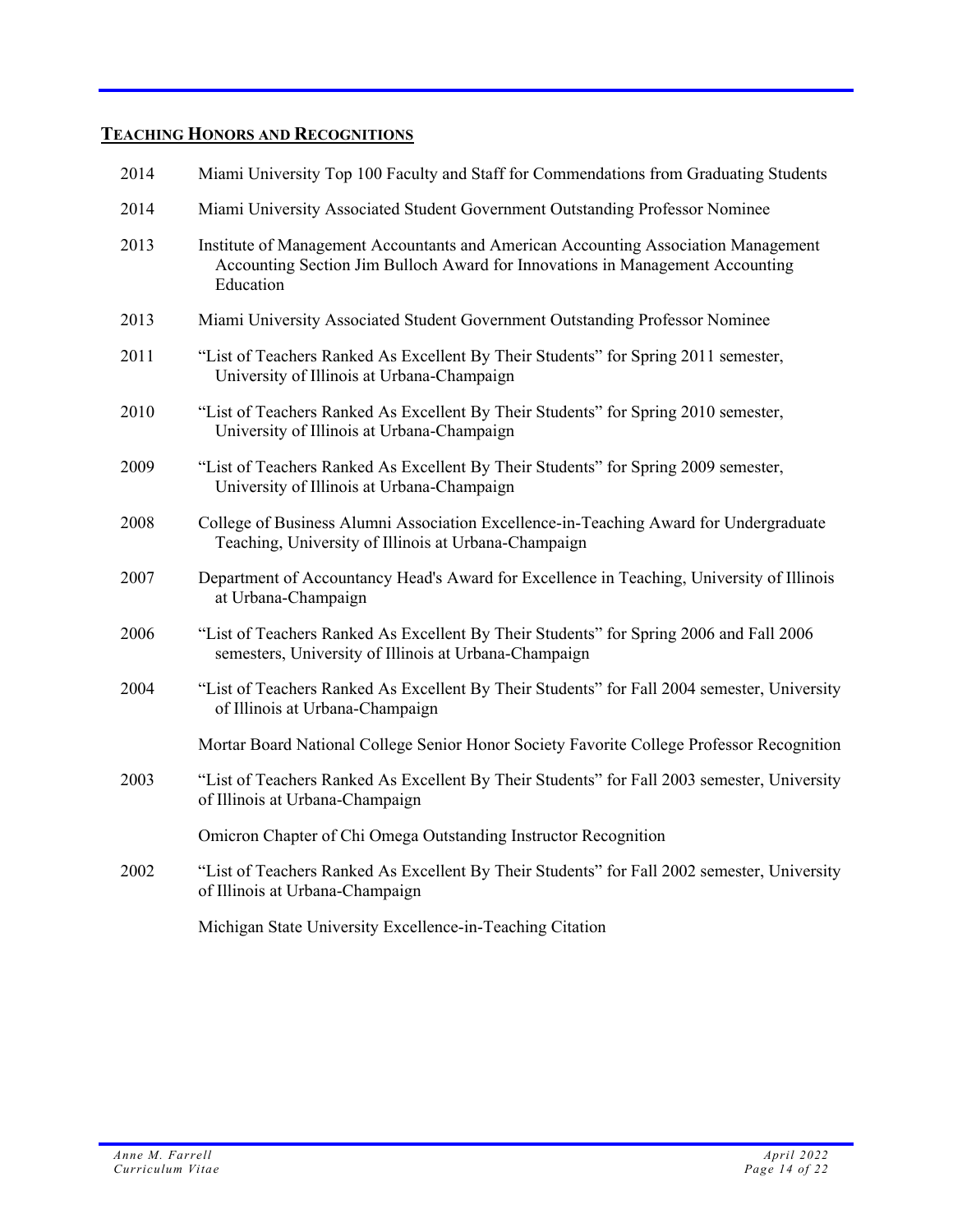## **INVITED TEACHING PRESENTATIONS**

| 2013          | American Accounting Association Management Accounting Section Conference – New<br>Orleans, LA<br>Interactive Teaching and Learning                                                      |
|---------------|-----------------------------------------------------------------------------------------------------------------------------------------------------------------------------------------|
| 2012          | Michigan State University Accounting Ph.D. Program Celebration – East Lansing, MI<br>Challenges and Opportunities in Teaching                                                           |
|               | American Accounting Association Annual Meeting – Washington, DC<br>Integrating Research into Teaching                                                                                   |
|               | American Accounting Association Management Accounting Section Conference – Houston,<br>TX <sup>-</sup><br><b>Integrating Teaching and Research</b>                                      |
| 2009          | Nanyang Technological University Business School Project Discovery Workshop Series -<br>Singapore<br>Knowledge, Skills and Attitudes in the Decision-Making and Control Course Sequence |
| 2006,<br>2005 | University of Illinois at Urbana-Champaign Department of Accountancy Project Discovery<br><b>Curriculum Orientation</b>                                                                 |
| 2004          | University of Illinois at Urbana-Champaign College of Business Success in Teaching<br>Excellence Program - Champaign, IL                                                                |

## **PEDAGOGICAL MATERIALS**

- Is the Sky the Limit for Menteen Studios? (with Margaret Shackell and Monte Swain). 2021 teaching case. Under first round review at *Issues in Accounting Education*.
- Compensation and Benefits Design for Early Childhood Education Teachers (with Michael Williamson). 2022 idea development stage.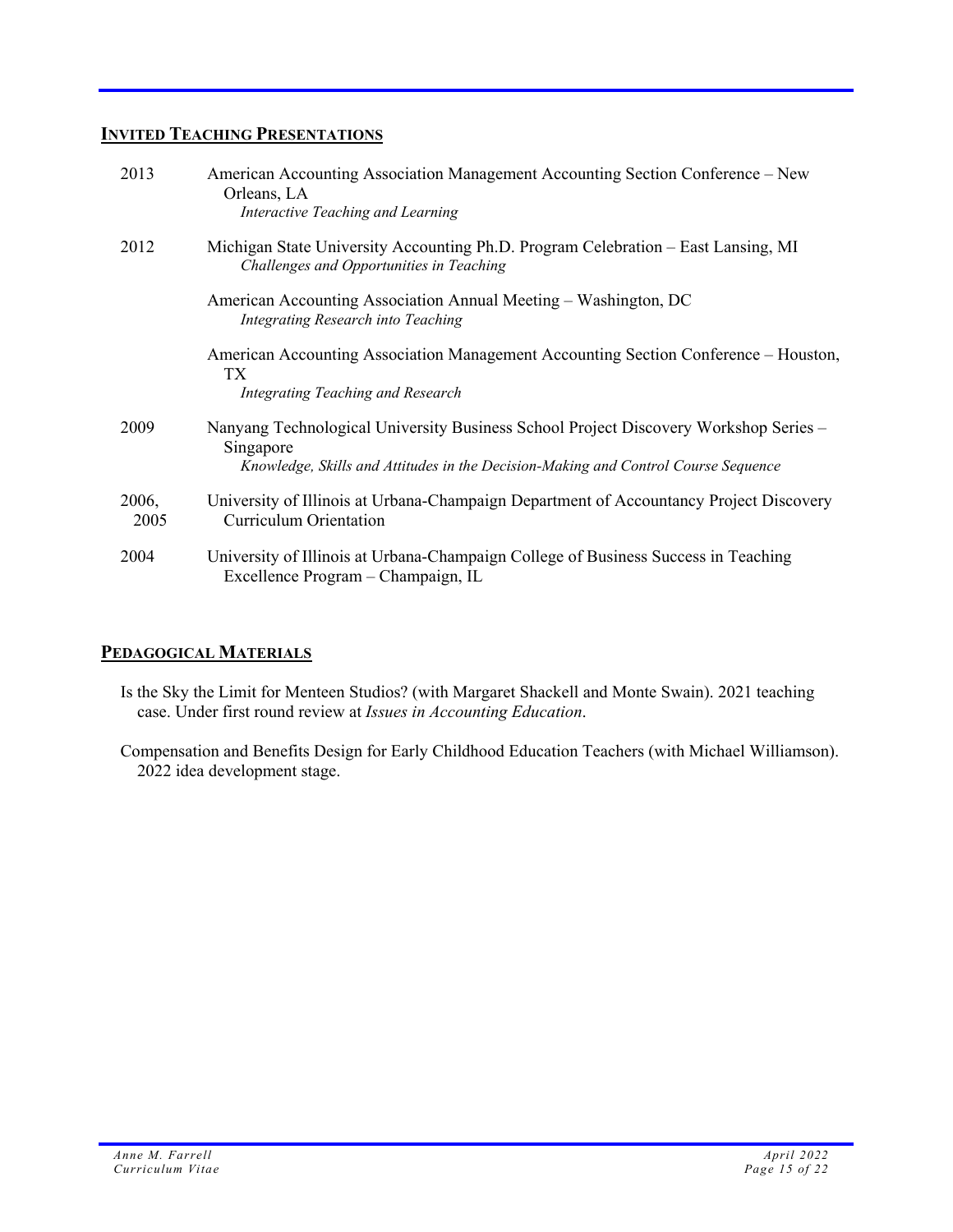# **EDITORIAL SERVICE**

*Editor and Editorial Boards:* 

| $2020 - 2023$                    | Associate Editor, Management Accounting Research                   |
|----------------------------------|--------------------------------------------------------------------|
| $2017 - 2020$                    | Associate Editor, Behavioral Research in Accounting                |
| $2017$ - present $(2014 - 2017)$ | Editor (Co-Editor), Studies in Managerial and Financial Accounting |
| $2020 - 2022$                    | Ad hoc Editor, Contemporary Accounting Research                    |
| $2020 - 2022$                    | Member, Contemporary Accounting Research Editorial Board           |
| $2015 - 2020$                    | Member, Management Accounting Research Editorial Board             |
| $2013 - 2018$                    | Member, Journal of Management Accounting Research Editorial Board  |
| 2017                             | Ad hoc Editor, Journal of Management Accounting Research           |

### *Journal Reviews:*

| 2016 - 2020, 2014, 2012, 2008               | Contemporary Accounting Research          |
|---------------------------------------------|-------------------------------------------|
| 2019 - 2020, 2014 - 2017, 2010 - 2011, 2008 | The Accounting Review                     |
| 2020, 2008 - 2017, 2006                     | Journal of Management Accounting Research |
| $2019, 2014 - 2017$                         | Management Accounting Research            |
| 2019                                        | <b>Accounting and Business Research</b>   |
| $2016 - 2018, 2010$                         | Accounting, Organizations and Society     |
| $2013 - 2014, 2009$                         | <b>Behavioral Research in Accounting</b>  |

*Conference Reviews:* 

| 2021 - 2022, 2013 - 2019, 2007 - 2011 | American Accounting Association Management Accounting<br><b>Section Midyear Meetings</b>          |
|---------------------------------------|---------------------------------------------------------------------------------------------------|
| 2019, 2015, 2013, 2012                | American Accounting Association Ohio Region Meeting                                               |
| 2014, 2007, 2004                      | American Accounting Association Accounting, Behavior and<br><b>Organizations Section Meetings</b> |
| 2012, 2010, 2007, 2005, 2003          | American Accounting Association Annual Meetings,<br>Management Accounting Section                 |
| 2008, 2005, 2002                      | University of Illinois International Accounting, Tax, and Audit<br>Symposiums                     |
| 2003                                  | American Accounting Association Midwest Region Meeting                                            |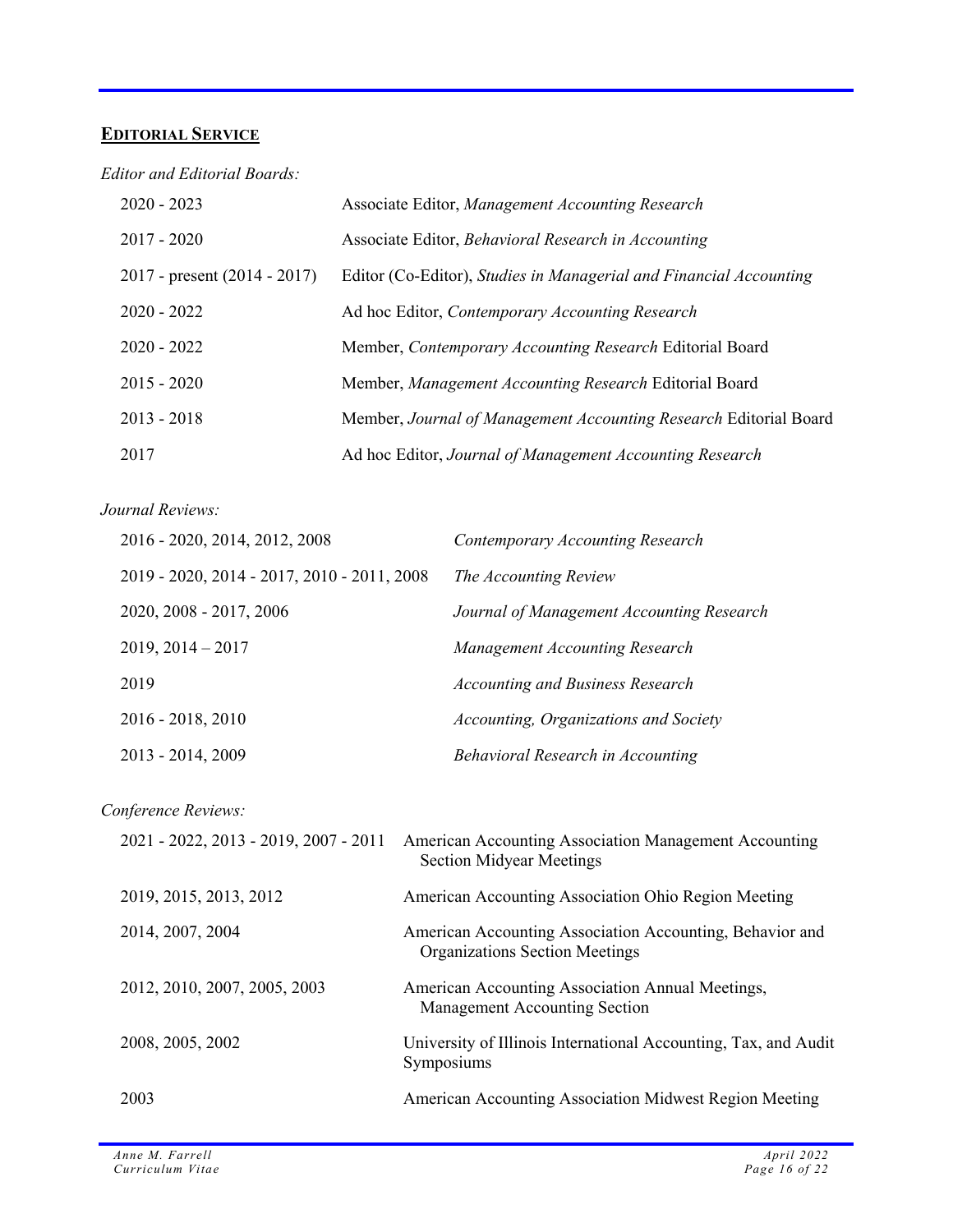# **RESEARCH-RELATED SERVICE**

### *External Committees:*

| $2022$ - present | Co-Chair, American Accounting Association Publications Processes Task Force                                                                                        |
|------------------|--------------------------------------------------------------------------------------------------------------------------------------------------------------------|
| $2016$ - present | Member, Chartered Institute of Management Accountants (CIMA) Research Board                                                                                        |
| $2019 - 2021$    | Member, American Accounting Association Doctoral Consortium Committee                                                                                              |
| 2017             | Chair, American Accounting Association Competitive Manuscript Award Committee                                                                                      |
| $2015 - 2018$    | Member, Chartered Institute of Management Accountants (CIMA) Academic Research<br><b>Review Panel</b>                                                              |
| 2016             | American Accounting Association Competitive Manuscript Award Committee                                                                                             |
| $2013 - 2015$    | Director, Institute of Management Accountants Research Foundation                                                                                                  |
| $2013 - 2014$    | Member, American Accounting Association Management Accounting Section<br><b>Publications Committee</b>                                                             |
| 2013, 2012       | Chair, American Accounting Association Management Accounting Section's "Impact<br>on Managerial Accounting Practice Award" Selection Committee                     |
| 2009             | Member, American Accounting Association Management Accounting Section's "Best<br>Paper at 2010 Midyear Meeting" Selection Committee                                |
| 2009, 2008       | Member, American Accounting Association Management Accounting Section's<br>"Notable Contribution to Management Accounting Literature Award" Selection<br>Committee |
| 2008             | Member, American Accounting Association Management Accounting Section's "Best<br>Paper at Annual Meeting" Selection Committee                                      |
| 2007             | Member, American Accounting Association Accounting, Behavior and Organizations<br>Section's "Outstanding Dissertation Award" Selection Committee                   |

*University, College or Department:* 

| 2019 - 2021   | Chair, Miami University Farmer School of Business Research Committee         |
|---------------|------------------------------------------------------------------------------|
| $2003 - 2006$ | Member, University of Illinois at Urbana-Champaign Department of Accountancy |
|               | Human Subjects Committee                                                     |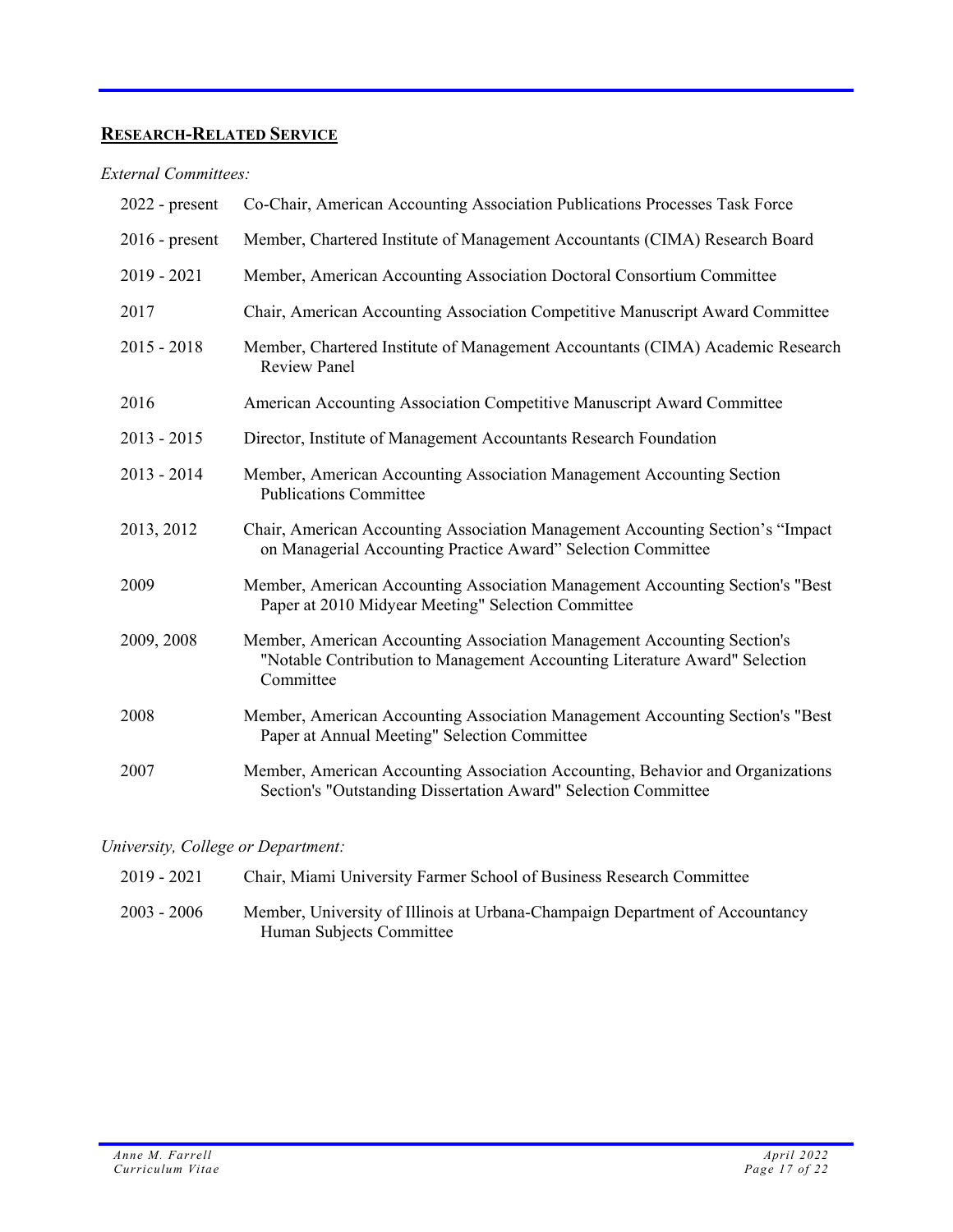# **TEACHING-RELATED SERVICE**

*University, College or Department:* 

| $2020 - 2023$                    | Miami University Senate Committee for the Center for Teaching Excellence                                                 |
|----------------------------------|--------------------------------------------------------------------------------------------------------------------------|
| $2019$ - present                 | Miami University Center for Teaching Excellence Department Liaison                                                       |
| $2017 - 2020$                    | Member, Miami University Farmer School of Business Core Integration Committee                                            |
| $2016 - 2017$                    | Chair, Miami University Farmer School of Business Core Curriculum Review<br>Committee                                    |
| 2016                             | Member, Miami University Farmer School of Business International Programs<br><b>Strategic Planning Committee</b>         |
| $2013 - 2019$                    | Coordinator, Miami University Department of Accountancy Management Accounting<br>Curriculum                              |
| $2013 - 2019$                    | Member, Miami University Department of Accountancy Assessment and Curriculum<br>Committee                                |
| $2013 - 2019$                    | Member, Miami University Farmer School of Business International Studies<br>Committee                                    |
| $2014 - 2016$                    | Member, Miami University Farmer School of Business Common Core Requirements<br>and Curriculum Review Committee           |
| $2012 - 2013$                    | Member, Miami University Farmer School of Business Teaching Effectiveness<br>Committee                                   |
| $2009 - 2011$                    | Member, University of Illinois at Urbana-Champaign Department of Accountancy<br>Curriculum Management Team               |
| 2009 - 2011                      | Course Leader, University of Illinois at Urbana-Champaign Department of<br>Accountancy "Decision-Making for Accountancy" |
| $2010 - 2011$ ,<br>$2007 - 2008$ | Member, University of Illinois at Urbana-Champaign Department of Accountancy<br>Learning Assessment Task Force           |

## *Advising or Mentoring Undergraduate Students:*

| $2021, 2018 - 2019, 2015 -$<br>2016 | <b>Accountancy Career Panel</b>                                    |
|-------------------------------------|--------------------------------------------------------------------|
| $2017 - 2018$                       | Faculty Mentor, Women in Business                                  |
| $2016 - 2018$                       | Faculty Advisor, Business in Space                                 |
| $2012 - 2018$                       | Accountancy Students Academic Advisor                              |
| $2012 - 2014$                       | Academic Advisor, Deloitte–Miami University Case Study Competition |
| 2012                                | Speaker, Miami University Women in Business                        |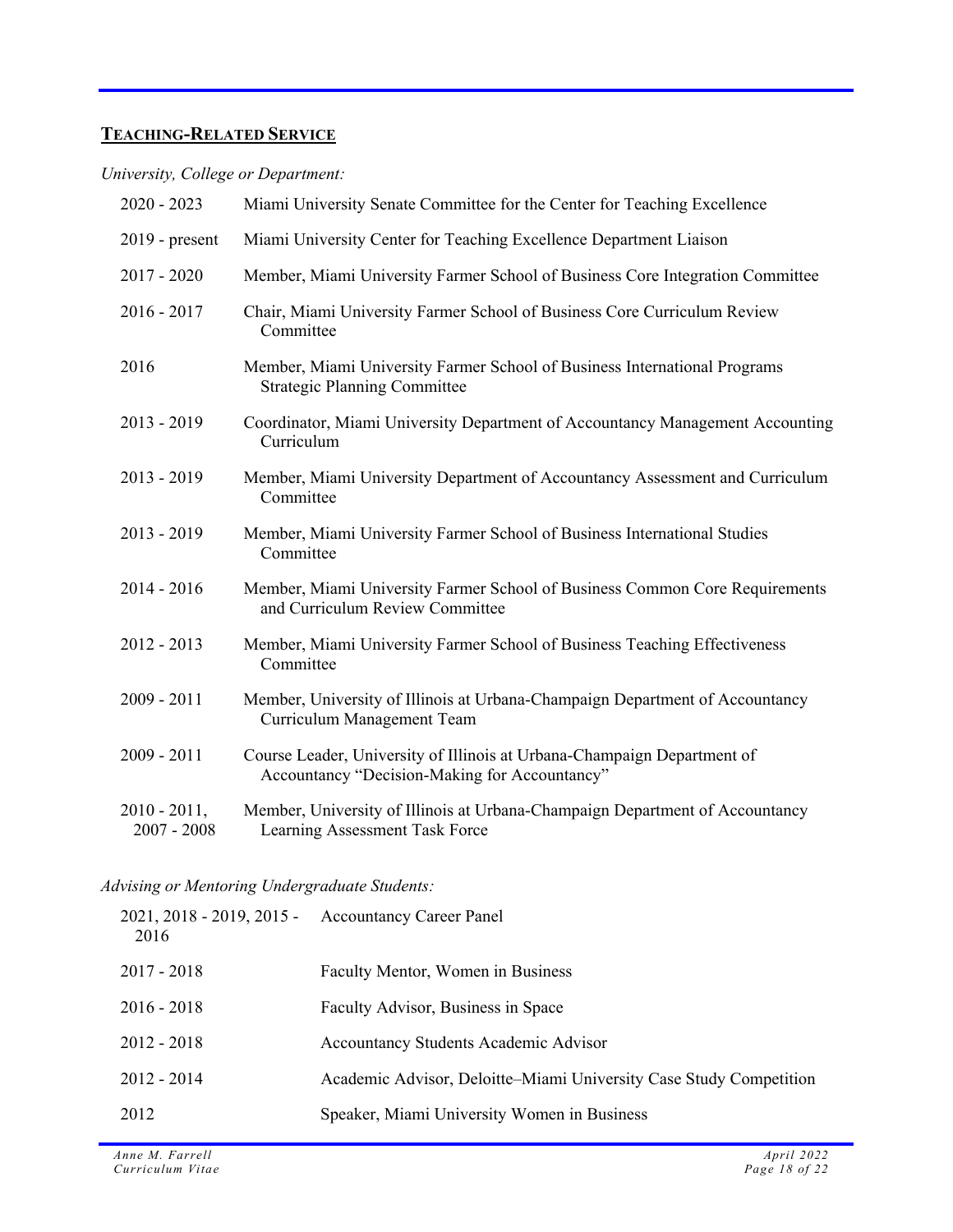# **TEACHING-RELATED SERVICE (CONTINUED)**

# *Advising or Mentoring Graduate Students:*

| 2022          | Mentor, American Accounting Association Management Accounting Section / Institute<br>of Management Accountant Doctoral Colloquium PhD Mentorship Program |
|---------------|----------------------------------------------------------------------------------------------------------------------------------------------------------|
| $2021 - 2022$ | Mentor, Miami University Graduate School Cross-Cultural Mentoring Program                                                                                |
| 2020          | External Examiner, Ph.D. Candidate, Lazaridis School of Business and Economics<br>Wilfrid Laurier University, Waterloo, Ontario                          |
| 2020          | External Evaluator, Ph.D. Candidate, University of Waterloo, Waterloo, Ontario                                                                           |
| $2019 - 2020$ | Dissertation Committee, Ph.D. Candidate, Georgia State University School of<br>Accountancy                                                               |
| 2018          | Dissertation Committee, K. Carlson, Ph.D. Candidate, Miami University Department of<br>Psychology                                                        |
| 2017          | External Evaluator, Ph.D. Candidate, University of Waterloo, Waterloo, Ontario                                                                           |
| 2017          | External Evaluator, Ph.D. Candidate, Monash University, Melbourne, Australia                                                                             |
| 2017          | External Evaluator, Ph.D. Candidate, University of Technology Sydney, Sydney,<br>Australia                                                               |
| 2017          | Comprehensive Examination Committee, G. Fan, Ph.D. Candidate, Miami University<br>Department of Psychology                                               |
| 2016          | External Evaluator, Ph.D. Candidate, Erasmus Research Institute of Management,<br>Erasmus, Netherlands                                                   |
| 2016          | Dissertation Committee, M. Frame, Ph.D. Candidate, Miami University Department of<br>Psychology                                                          |
| 2016          | Dissertation Committee, A. Weil, Ph.D. Candidate, Miami University Department of<br>Psychology                                                           |
| $2015 - 2016$ | Comprehensive Examination Committee, R. Walker, Ph.D. Candidate, Miami University<br>Department of Psychology                                            |
| 2012          | External Evaluator, Ph.D. Candidate, Erasmus Research Institute of Management,<br>Erasmus, Netherlands                                                   |
| $2010 - 2011$ | Dissertation Committee, S. Wu, University of Illinois at Urbana-Champaign Department<br>of Accountancy                                                   |
| $2010 - 2011$ | Advisor for Summer Research Paper, J. Nichol, Ph.D. Student, University of Illinois at<br>Urbana-Champaign Department of Accountancy                     |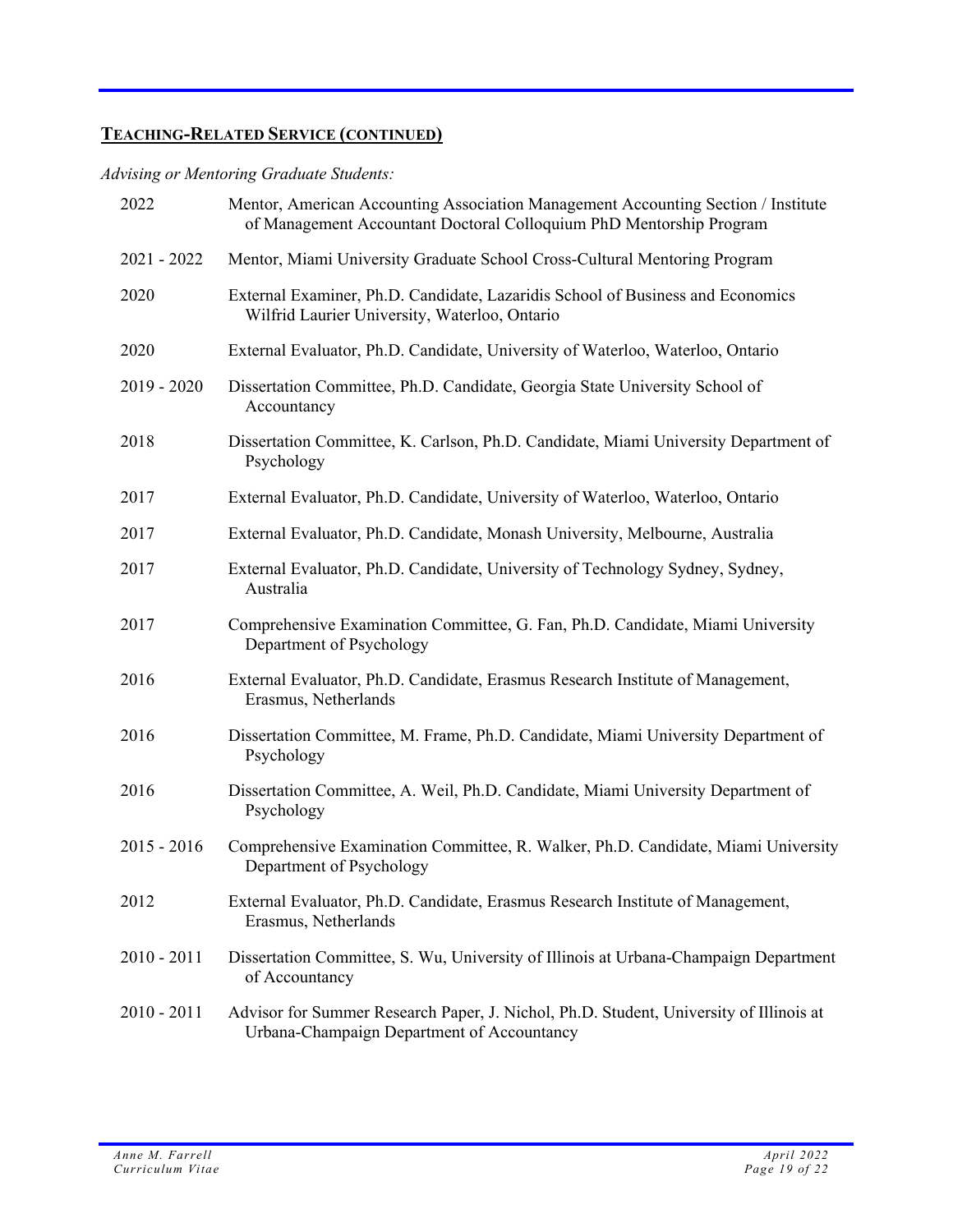# **TEACHING-RELATED SERVICE (CONTINUED)**

*Advising or Mentoring Graduate Students (continued):* 

| $2009 - 2010$ ,<br>$2003 - 2007$ | Guest Speaker, University of Illinois at Urbana-Champaign Introduction to Accounting<br>Research Doctoral Seminar |
|----------------------------------|-------------------------------------------------------------------------------------------------------------------|
| 2009                             | Advisor for Summer Research Paper, B. White, Ph.D. Student, University of Illinois at<br>Urbana-Champaign         |
| 2009                             | External Examiner, Ph.D. Candidate, University of New South Wales, Sydney,<br>Australia                           |
| 2006                             | Co-Advisor for Summer Research Paper, L. Mitchell, Ph.D. Student, University of<br>Illinois at Urbana-Champaign   |

### **OTHER SERVICE**

### *External:*

| $2022$ - present | Member, American Accounting Association Management Accounting Section Strategy<br><b>Advisory Board</b>                                                                         |
|------------------|---------------------------------------------------------------------------------------------------------------------------------------------------------------------------------|
| $2021 - 2024$    | Vice-President of Finance-Elect (2021-22) / Vice-President of Finance (2022-24) and<br>Board Member, American Accounting Association                                            |
| $2020 - 2024$    | Member, Michigan State University Broad College of Business Department of<br>Accounting and Information Systems External Advisory Board                                         |
| 2019 - 2022      | Chair (2021-22) and Member (2019-21), American Accounting Association<br>Management Accounting Section Lifetime Contribution to Management Accounting<br><b>Award Committee</b> |
| $2020 - 2022$    | Chair, American Accounting Association Management Accounting Section (MAS)<br>Future of MAS Task Force                                                                          |
| 2020             | Chair, American Accounting Association Management Accounting Section<br>Nominating Committee                                                                                    |
| $2017 - 2020$    | Past President, President and President-Elect, American Accounting Association<br>Management Accounting Section                                                                 |
| 2017             | Chair, American Accounting Association Segment Reporting Task Force                                                                                                             |
| $2015 - 2017$    | Secretary/Treasurer, American Accounting Association Management Accounting<br>Section                                                                                           |
| $2010 - 2016$    | Academic Representative, Association of International Certified Professional<br>Accountants (AICPA) Business and Industry Executive Committee                                   |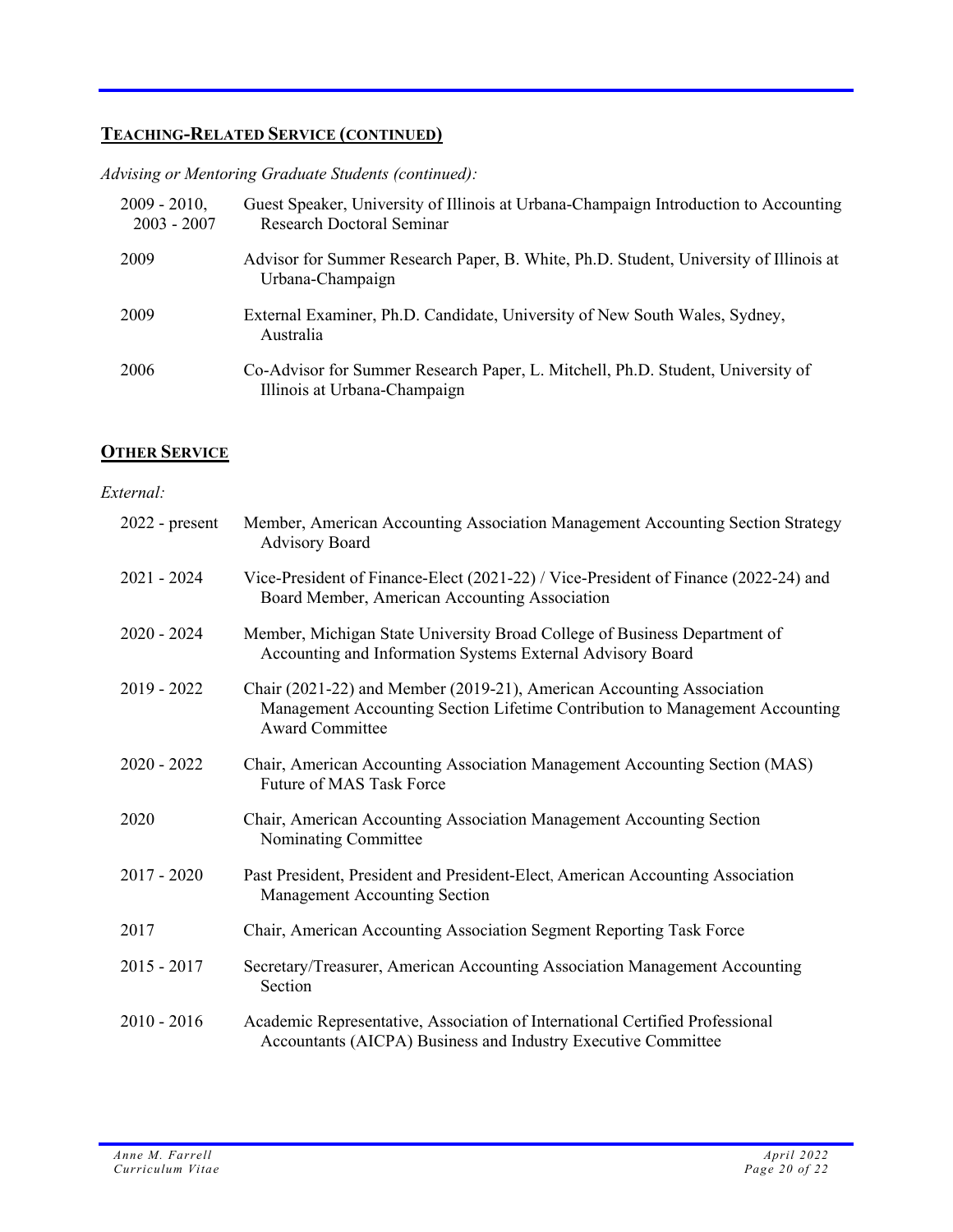# **OTHER SERVICE (CONTINUED)**

## *External (continued):*

| 2013 - 2015 | Secretary/Treasurer, American Accounting Association Accounting, Behavior and<br>Organizations Section |
|-------------|--------------------------------------------------------------------------------------------------------|
| 2014, 2013, | Member, American Accounting Association Management Accounting Section                                  |
| 2012        | Nominating Committee                                                                                   |

# *University, College or Department:*

| $2021$ - present                 | Chair, Miami University Farmer School of Business Committee on Societal Impact                                                                    |
|----------------------------------|---------------------------------------------------------------------------------------------------------------------------------------------------|
| $2021$ - present                 | Chair, Miami University Farmer School of Business Dean's Faculty Advisory<br>Committee                                                            |
| $2021$ - present                 | Member, Miami University President's Climate Leadership Commitment (PCLC)<br>Climate Financing, Offsets and Entrepreneurship Subcommittee         |
| $2013$ - present                 | Member, Miami University Student Life (né Student Affairs) Council                                                                                |
| $2013$ - present                 | Chair, Miami University Department of Accountancy Faculty Development<br>Committee                                                                |
| $2019 - 2020$                    | Member, Miami University Farmer School of Business Department of Accountancy<br>Ad Hoc Committee on Supplemental Income Opportunities for Faculty |
| 2019                             | Member, Miami University Farmer School of Business Ad Hoc Committee on Panuska<br>Professorship                                                   |
| $2017 - 2018$                    | Member, Miami University Farmer School of Business Dean Search Committee                                                                          |
| 2014 - 2019                      | Member, Miami University Department of Accountancy Faculty Search Committee                                                                       |
| $2015 - 2016$                    | Member, Miami University Farmer School of Business Gender Equity and Inclusion<br><b>Task Force</b>                                               |
| $2013 - 2014$                    | Member, Miami University Vice President for Student Affairs Search Committee                                                                      |
| 2012 - 2013                      | Member, Miami University Department of Accountancy Lectureship Search<br>Committee                                                                |
| 2012 - 2013                      | Member, Miami University Department of Information Systems and Analytics Faculty<br><b>Search Committee</b>                                       |
| $2011 - 2013$                    | Member, Miami University Department of Accountancy Faculty Development<br>Committee                                                               |
| $2009 - 2010$ ,<br>$2004 - 2005$ | Member, University of Illinois at Urbana-Champaign Department of Accountancy<br><b>Faculty Recruiting Committee</b>                               |